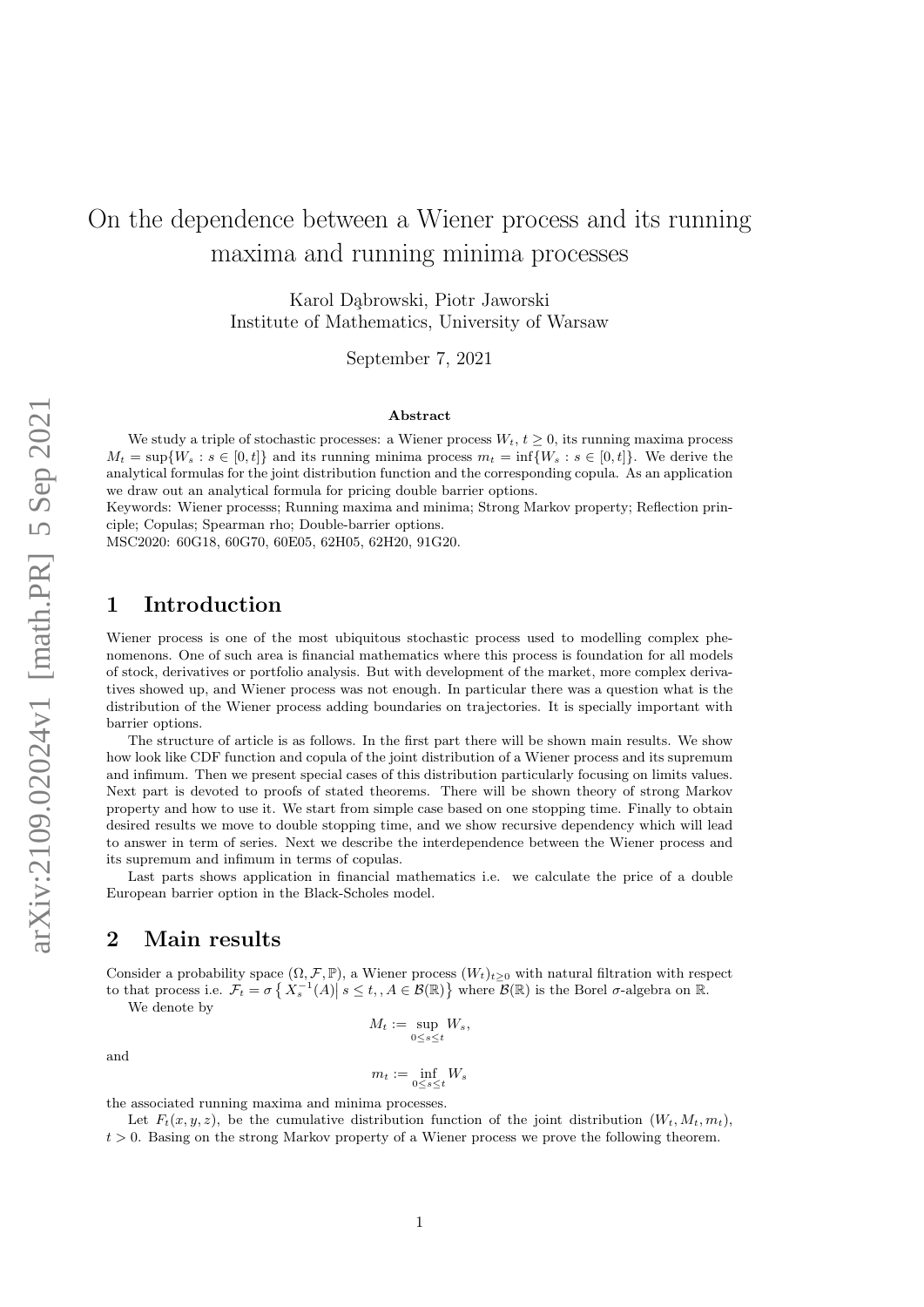<span id="page-1-1"></span>**Theorem 2.1.** Joint cumulative distribution function  $F_t(x, y, z)$  of  $(W_t, M_t, m_t)$ ,  $t > 0$ , is of the form

$$
F_t(x, y, z) = F\left(\frac{x}{\sqrt{t}}, \frac{y}{\sqrt{t}}, \frac{z}{\sqrt{t}}\right), \quad t > 0,
$$

where

<span id="page-1-3"></span>
$$
F(x, y, z) = \begin{cases}\n0 & \text{for } y \leq 0, \\
\Phi(x) - \Phi(x - 2y) & \text{for } z \geq 0, \ 0 < y, \ x < y, \\
2\Phi(y) - 1 & \text{for } z \geq 0, \ 0 < y \leq x, \\
\Phi(x) - \Phi(x - 2y) & \text{for } x < z < 0 < y, \\
2\Psi(z, 2y, 2(y - z)) - \Psi(x + 2z - 2y, 2y, 2(y - z)) & \text{for } z < 0 < y, \ z \leq x \leq y, \\
2\Psi(z, 2y, 2(y - z)) - 2\Psi(2z - y, 2y, 2(y - z)) & \text{for } z < 0 < y < x,\n\end{cases}
$$
\n(2.1)

where

<span id="page-1-0"></span>
$$
\Psi(q, r, s) = \sum_{k=0}^{\infty} (\Phi(q - ks) - \Phi(q - r - ks))
$$
\n(2.2)

and  $\Phi$  denotes the distribution function of the standard normal probability law  $N(0,1)$ .

The proof is provided in section [3.4.](#page-11-0)

Note that the distribution of  $(W_t, M_t, m_t)$  is absolutely continuous with respect to the Lebesgue measure (section [3.5\)](#page-12-0) and is supported on the set

$$
\{(x, y, z) \in \mathbb{R}^3 : z \le 0 \le y, z \le x \le y\}.
$$

Furthermore the marginal distributions of  $F$  are given by the following formulas:

$$
F(x, +\infty, +\infty) = \mathbb{P}(W_1 \le x) = \Phi(x), \tag{2.3}
$$

$$
F(+\infty, y, +\infty) = \mathbb{P}(M_1 \le y) = \begin{cases} 0 & \text{if } y \le 0, \\ 2\Phi(y) - 1 & \text{if } y > 0, \end{cases}
$$
 (2.4)

$$
F(+\infty, +\infty, z) = \mathbb{P}(m_1 \le z) = \begin{cases} 2\Phi(z) & \text{if } z < 0, \\ 1 & \text{if } z \ge 0. \end{cases}
$$
 (2.5)

$$
F(x, y, +\infty) = \mathbb{P}(W_1 \le x, M_1 \le y) = \begin{cases} 0 & \text{if } y \le 0, \\ 2\Phi(y) - 1 & \text{if } 0 < y \le x, \\ \Phi(x) - \Phi(x - 2y) & \text{if } \max(0, x) < y, \end{cases}
$$
(2.6)

$$
F(x, +\infty, z) = \mathbb{P}(W_1 \le x, m_1 \le z) = \begin{cases} 2\Phi(z) - \Phi(2z - x) & \text{if } z \le \min(0, x), \\ \Phi(x) & \text{if } x < z \le 0 \lor 0 < z, \end{cases}
$$
 (2.7)

$$
F(+\infty, y, z) = \mathbb{P}(M_1 \leq y, m_1 \leq z) = \begin{cases} 0 & \text{if } y \leq 0, \\ 2\Psi(z, 2y, 2(y - z)) & \text{if } z \leq 0 < y, \\ -2\Psi(2z - y, 2y, 2(y - z)) & \text{if } z \leq 0 < y, \\ 2\Phi(y) - 1 & \text{if } 0 < z, 0 < y. \end{cases}
$$
(2.8)

As follows from the celebrated Sklar Theorem there exists a copula process  $C_t$ ,  $t > 0$ , such that

$$
F_t(x, y, z) = C_t \big( \mathbb{P}(W_t \leq x), \mathbb{P}(M_t \leq y), \mathbb{P}(m_t \leq z) \big).
$$

For more details about copula theory and some of its applications, we refer to [\[12,](#page-20-0) [5,](#page-19-0) [7,](#page-19-1) [6,](#page-19-2) [8,](#page-19-3) [9,](#page-19-4) [4\]](#page-19-5).

Note that the triple  $(W_t, M_t, m_t)$ ,  $t > 0$ , is a self similar process

$$
\forall t > 0 \quad (W_t, M_t, m_t) \stackrel{d}{=} (\sqrt{t}W_1, \sqrt{t}M_1, \sqrt{t}m_t). \tag{2.9}
$$

Therefore the copula  $C_t$  of the triple  $(W_t, M_t, m_t)$ ,  $t > 0$  does not depend on t. We will denote it by  $C_{W,M,m}$ .

<span id="page-1-2"></span>Theorem 2.2.

$$
C_{W,M,m}(u,v,w) = \begin{cases} u - \Phi(\Phi^{-1}(u) - r) & \text{for } 2u \le w, \\ 2\Psi(\Phi^{-1}(w/2),r,s) - \Psi(\Phi^{-1}(u) - s,r,s) & \text{for } w < 2u \le 1+v, \\ 2\Psi(\Phi^{-1}(w/2),r,s)) - 2\Psi(2\Phi^{-1}(w/2) - \Phi^{-1}((1+v)/2),r,s) & \text{for } u < 2u \le 1+v, \end{cases}
$$

where  $\Psi$  is given by formula [2.2,](#page-1-0)

$$
r = 2\Phi^{-1}((1+v)/2)
$$
 and  $s = 2(\Phi^{-1}((1+v)/2) - \Phi^{-1}(w/2))).$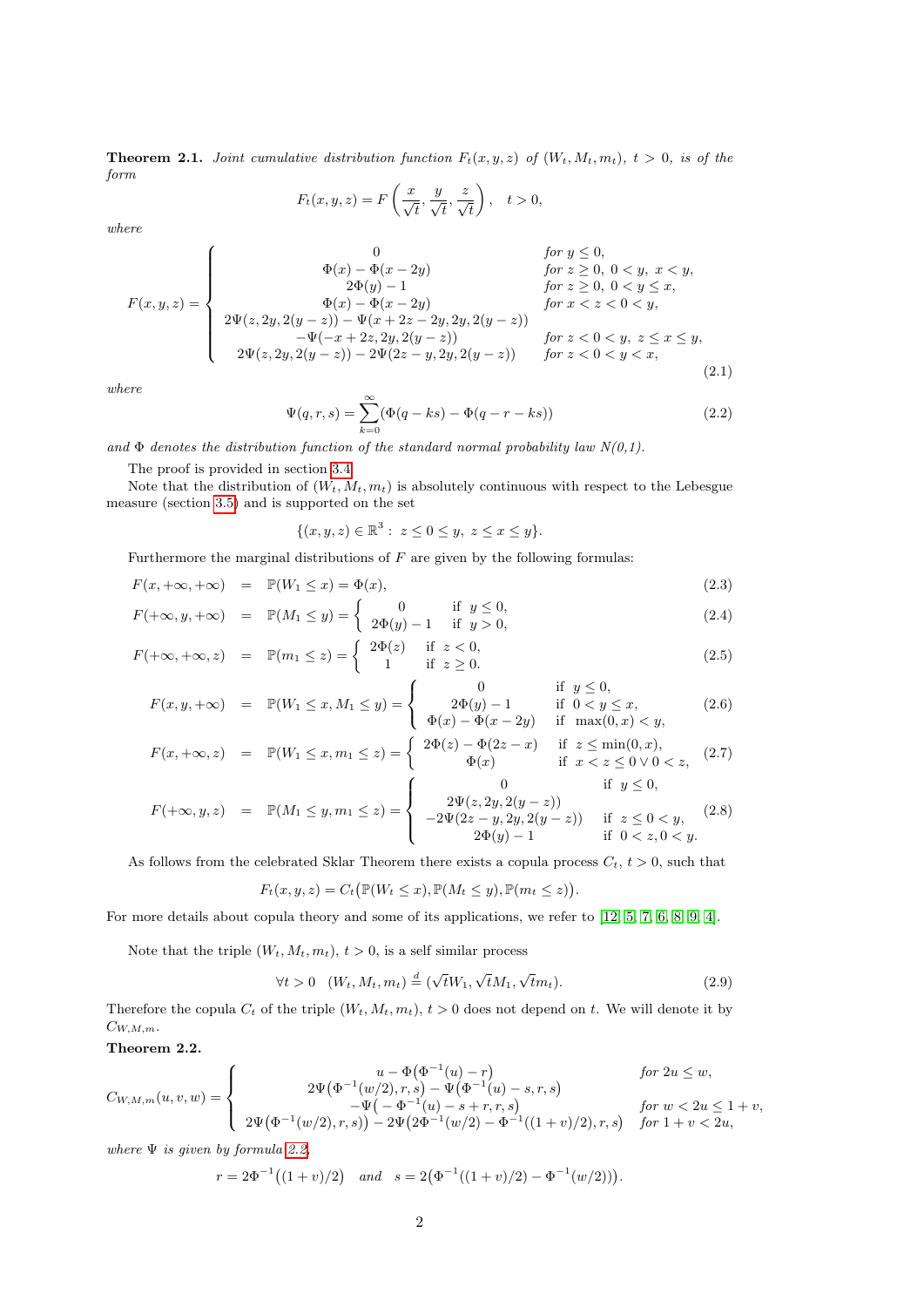

<span id="page-2-0"></span>Figure 1: Copula  $C_{W,M}$ .

The proof is provided in section [3.6.](#page-13-0)

Note that the copula  $C_{W,M,m}$  is absolutely continuous with respect to the Lebesgue measure and is supported on the polyhedron

$$
\{(u, v, w) \in [0, 1]^3 : w \le 2u \le 1 + v\}.
$$

Furthermore the copula  $C_{W,M,m}$  is invariant with respect to the involution induced by the rotation of the unit cube by an angle  $\Pi$  about the line

$$
\{(u, v, w) : u = 0.5, v + w = 1\}.
$$

For every triple of generators  $(U, V, W)$  of the copula  $C_{W,M,m}$ , the triple  $(1 - U, 1 - W, 1 - V)$  is a set of generators of this copula as well. Hence

$$
C_{W,M,m}(u,v,w) = \mathbb{P}(U \le u, V \le v, W \le w) = \mathbb{P}(1 - U \le u, 1 - W \le v, 1 - V \le w)
$$
(2.10)  

$$
= u + v + w - 2 + C_{W,M,m}(1, 1 - w, 1 - v) + C_{W,M,m}(1 - u, 1, 1 - v)
$$

$$
+ C_{W,M,m}(1 - u, 1 - w, 1) - C_{W,M,m}(1 - u, 1 - w, 1 - v).
$$

The marginal copulas are given by

$$
C_{W,M}(u,v) = C_{W,M,m}(u,v,1) = \begin{cases} u - \Phi(\Phi^{-1}(u) - 2\Phi^{-1}((1+v)/2)) & \text{for } 2u \le 1+v, \\ v & \text{for } 1+v < 2u, \end{cases}
$$
  
\n
$$
C_{W,m}(u,w) = C_{W,M,m}(u,1,w) = \begin{cases} u & \text{for } 2u \le w, \\ w - \Phi(2\Phi^{-1}(w/2) - \Phi^{-1}(u)) & \text{for } w < 2u, \end{cases}
$$
  
\n
$$
C_{M,m}(v,w) = C_{W,M,m}(1,v,w) = 2\Psi(\Phi^{-1}(w/2),r,s) - 2\Psi(2\Phi^{-1}(w/2) - \Phi^{-1}((1+v)/2),r,s)
$$

All three of the above bivariate copulas are absolutely continuous. The first one is supported on the trapezoid

.

$$
\{(u,v) \in [0,1]^2 : 2u \le 1+v\}.
$$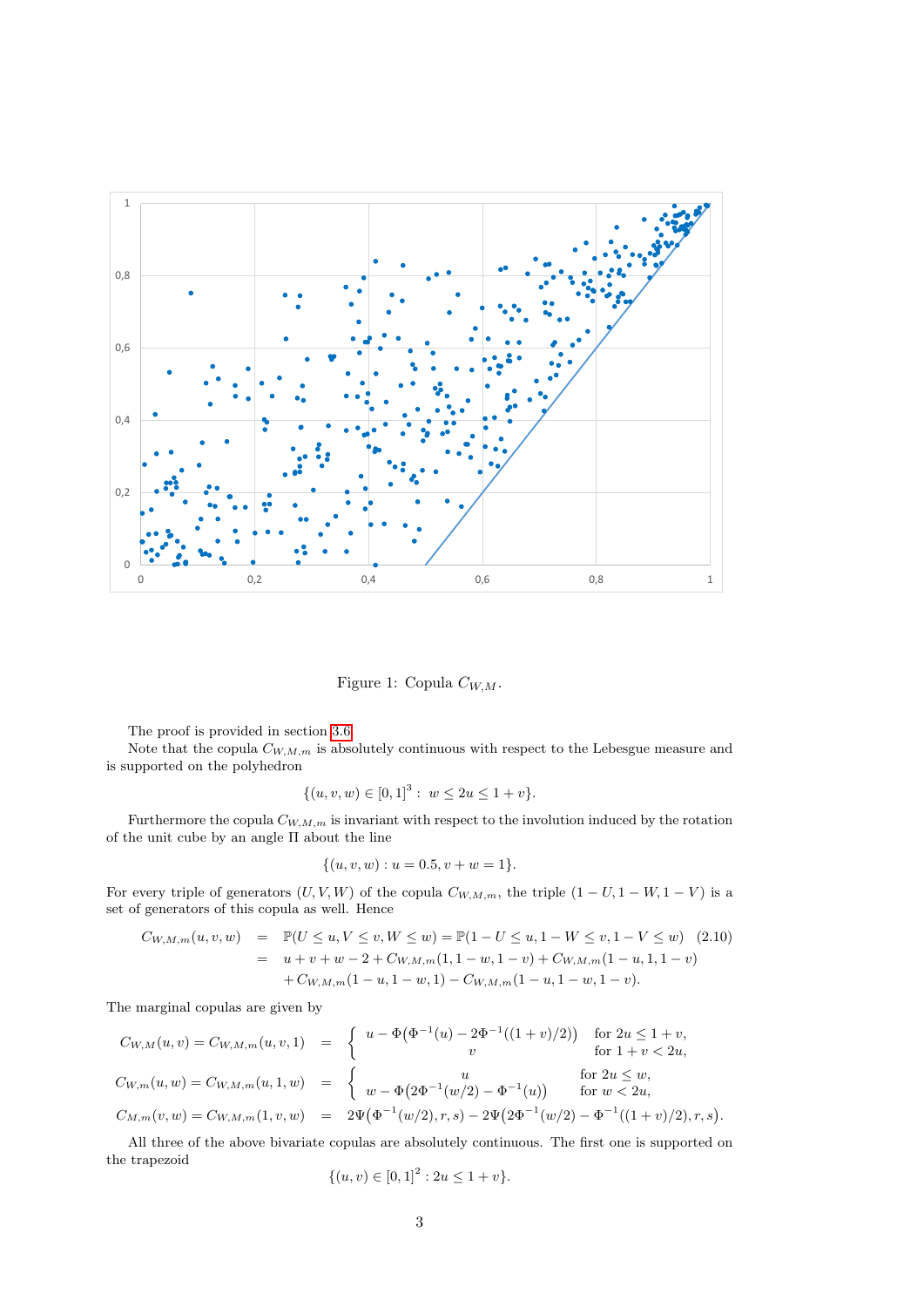

<span id="page-3-0"></span>Figure 2: Copula  $C_{W,m}$ .

The second one on the trapezoid

$$
\{(u, w) \in [0, 1]^2 : w \le 2u\}.
$$

The third one has a full support  $[0, 1]^2$ . Compare the scatterplots [1,](#page-2-0) [2](#page-3-0) and [3.](#page-4-0)

Furthermore the first and second copula are duals of each other,  $C_{W,m}$  is a survival copula of  $C_{W,M}$  (and vice-versa).

<span id="page-3-2"></span>
$$
C_{W,m}(u, w) = u + w - 1 + C_{W,M}(1 - u, 1 - w).
$$
\n(2.11)

The third one is self-dual with respect to reflection about the line  $v + w = 1$ ,

$$
C_{M,m}(v,w) = u + v - 1 + C_{M,m}(1 - w, 1 - v).
$$
\n(2.12)

All three marginal copulas are highly dependent.

<span id="page-3-1"></span>**Proposition 2.3.** The Spearman  $\rho$  of the marginal copulas of the copula  $C_{W,M,m}$  is given by

$$
\rho(C_{W,M}) = \rho(C_{W,m}) = 2 - \frac{6}{\pi} \arccos\left(\frac{\sqrt{6}}{3}\right) \approx 0,8245,
$$
  

$$
\rho(C_{M,m}) = \frac{6}{\pi} \sum_{n=0}^{\infty} (-1)^n \left( \arccos\left(\frac{n}{\sqrt{2(n(n+1)+1)}}\right) + \arccos\left(\frac{n+1}{\sqrt{2(n(n+1)+1)}}\right) - \arccos\left(\frac{n+1}{\sqrt{2((n+1)(n+2)+1)}}\right) \right)
$$
  

$$
\approx 0,80649.
$$

The proofs are provided in section [3.7.](#page-14-0)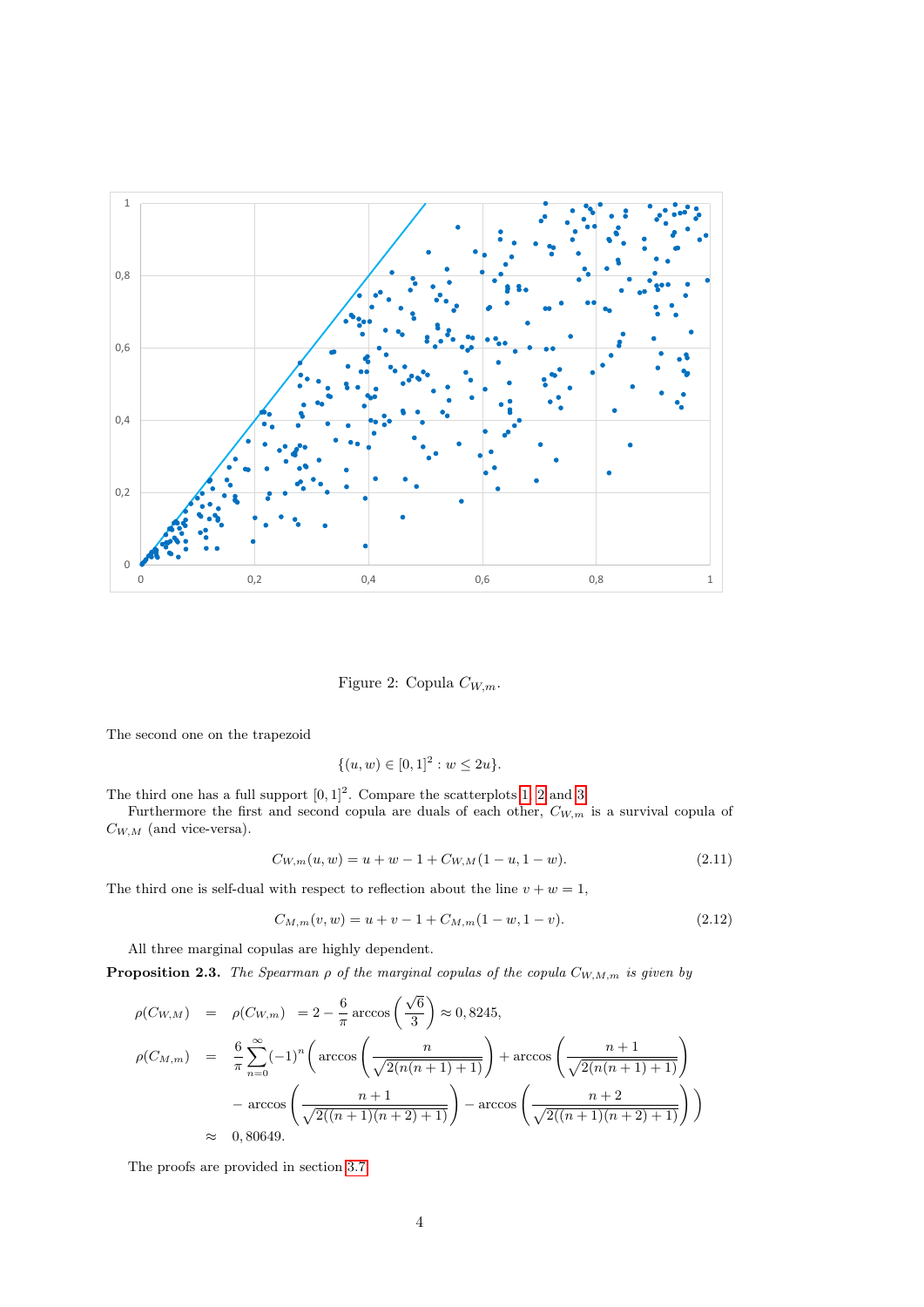

<span id="page-4-0"></span>Figure 3: Copula  $C_{M,m}$ .

# 3 Proofs and auxiliary results

#### 3.1 Strong Markov property

The strong Markov property plays a crucial role in the proof of Theorem [2.1.](#page-1-1) We recall the definition. **Definition 3.1.** Suppose that  $X = (X_t : t \ge 0)$  is a stochastic process on a probability space  $(\Omega, \mathcal{F}, \mathbb{P})$ with natural filtration  $\{\mathcal{F}_t\}_{t\geq 0}$ . Then for any stopping time  $\tau$  on  $\Omega$ , we can define

$$
\mathcal{F}_{\tau} = \{ A \in \mathcal{F} : \forall t \geq 0, \{ \tau \leq t \} \cap A \in \mathcal{F}_{t} \}.
$$

Then X is said to have the strong Markov property if, for each finite stopping time  $\tau$  , we have that for each  $t \geq 0$ ,  $X_{\tau+t} - X_{\tau}$  is independent of  $\mathcal{F}_{\tau}$ .

It is well known that the Wiener process fulfills the above definition, see for example [\[2\]](#page-19-6) section 37, Theorem 37.5 or [\[1\]](#page-19-7) section 3.2. Furthermore for a Wiener process  $W_t, t \geq 0$ , we have

**Theorem 3.1.** Let  $\tau$  be a finite stopping time and put

$$
W_t^*(\omega) = W_{\tau+t}(\omega) - W_{\tau}(\omega), \quad t \ge 0, \quad \omega \in \Omega.
$$
\n(3.1)

Then  $W_t^* : t \geq 0$  is a Brownian motion, and it is independent of  $\mathcal{F}_{\tau}$ .

Basing on the fact that  $W_t^*$  is symmetric

$$
\forall t > 0 \quad W_t^* \stackrel{d}{=} -W_t^*
$$

we get the following version of the reflection principle.

**Theorem 3.2.** Let  $\tau$  be a finite stopping time and a set A be an element of  $\mathcal{F}_{\tau}$  of positive probability on which  $\tau \leq t$ ,

$$
A \in \mathcal{F}_{\tau}, \ \ \mathbb{P}(A) > 0, \ \ A \subset \{\omega : \tau(\omega) \leq t\},
$$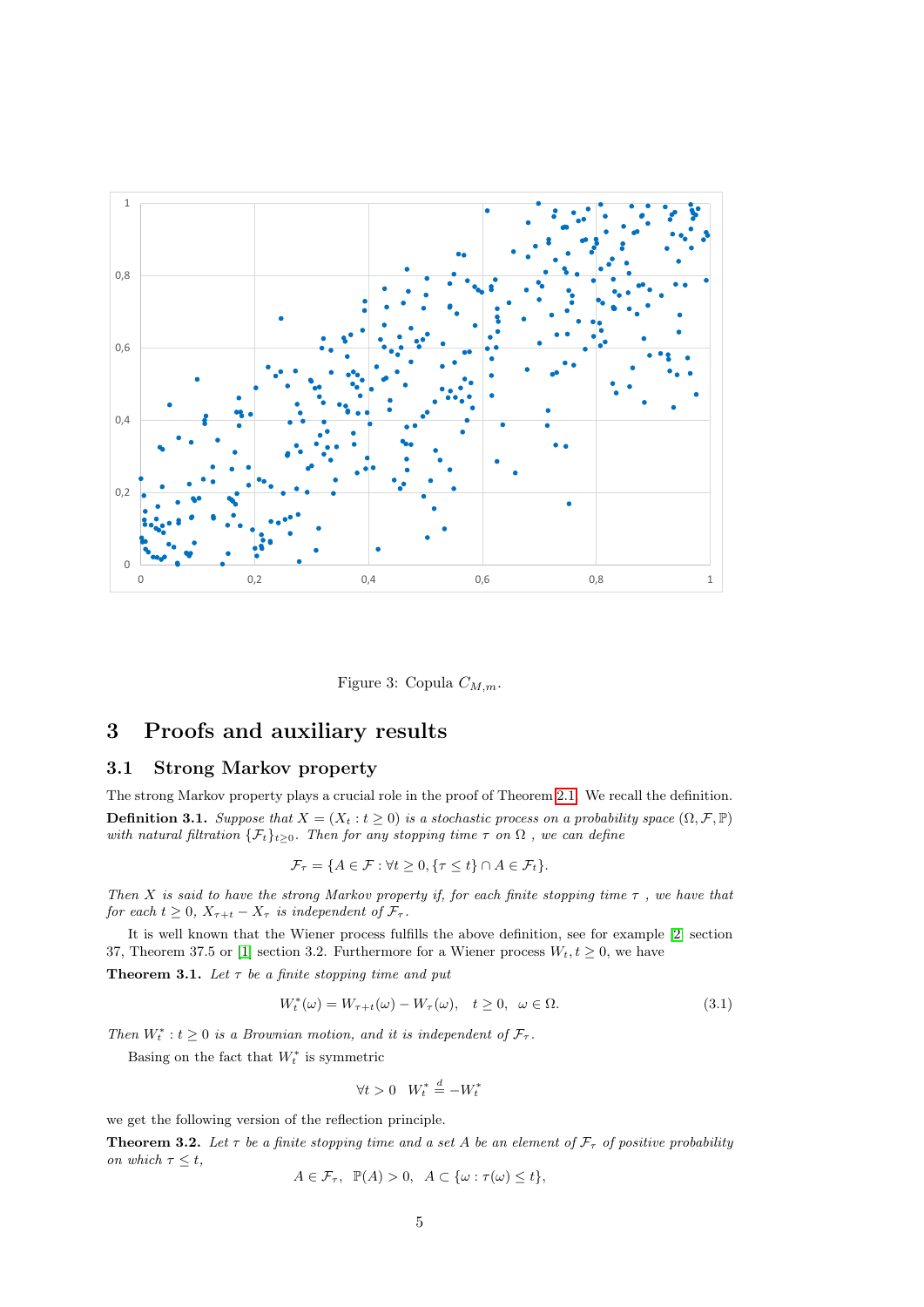than under the condition A the probability laws of  $W_t$  and  $2W_\tau - W_t$  coincide

$$
W_t \mid A \stackrel{d}{=} 2W_\tau - W_t \mid A. \tag{3.2}
$$

Proof.

We observe that under the condition  $\tau \leq t$ 

$$
W_t = W_t - W_\tau + W_\tau = W_{t-\tau}^* + W_\tau = W_{|t-\tau|}^* + W_\tau,
$$
\n(3.3)

$$
2W_{\tau} - W_t = -(W_t - W_{\tau}) + W_{\tau} = -W_{t-\tau}^* + W_{\tau} = -W_{|t-\tau|}^* + W_{\tau}.
$$
 (3.4)

Next we compare the conditional distribution functions of the right sides of the above equations. We apply the fact that the random variables  $\tau$  and  $W_{\tau}$  are  $\mathcal{F}_{\tau}$  measurable and

$$
\mathbb{P}(W_{|t-\tau|}^* \le x - W_\tau \,|\,\mathcal{F}_\tau) \stackrel{as}{=} \begin{cases} \mathbf{1}_{W_\tau \le x} & \text{if } \tau = t \\ \Phi\left(\frac{x - W_\tau}{\sqrt{t-\tau}}\right) & \text{other-ways} \end{cases} \tag{3.5}
$$

$$
= \begin{cases} \n\mathbf{1}_{W_{\tau} \leq x} & \text{if } \tau = t \\ \n1 - \Phi\left(\frac{W_{\tau} - x}{\sqrt{|t - \tau|}}\right) & \text{other ways} \\ \n\Xi & \mathbb{P}(-W_{|t - \tau|}^{*} \leq x - W_{\tau} | \mathcal{F}_{\tau}) \n\end{cases} \tag{3.6}
$$

where  $\Phi$  denotes the cumulative distribution function of a standard normal random variable  $(N(0, 1))$ .

To conclude the proof we apply the second point of the definition of the conditional expected value (see [\[2\]](#page-19-6) §34).

$$
\mathbb{P}(W_{t-\tau}^* + W_{\tau} \le x \mid A) = \frac{\mathbb{E}(\mathbf{1}_{W_{|t-\tau|}^* + W_{\tau} \le x} \mathbf{1}_A)}{\mathbb{P}(A)}
$$
(3.7)  
\n
$$
= \frac{1}{\mathbb{P}(A)} \int_A \mathbf{1}_{W_{|t-\tau|}^* + W_{\tau} \le x} d\mathbb{P}
$$
  
\n
$$
= \frac{1}{\mathbb{P}(A)} \int_A \mathbb{E}(\mathbf{1}_{W_{|t-\tau|}^* + W_{\tau} \le x} \mid \mathcal{F}_{\tau}) d\mathbb{P}
$$
  
\n
$$
= \frac{1}{\mathbb{P}(A)} \int_A \mathbb{E}(\mathbf{1}_{-W_{|t-\tau|}^* \le x - W_{\tau}} \mid \mathcal{F}_{\tau}) d\mathbb{P}
$$
  
\n
$$
= \frac{1}{\mathbb{P}(A)} \int_A \mathbf{1}_{-W_{|t-\tau|}^* \le x - W_{\tau}} d\mathbb{P}
$$
  
\n
$$
= \frac{\mathbb{E}(\mathbf{1}_{-W_{|t-\tau|}^* + W_{\tau} \le x} \mathbf{1}_A)}{\mathbb{P}(A)}
$$
  
\n
$$
= \mathbb{P}(-W_{t-\tau}^* + W_{\tau} \le x \mid A).
$$

#### 3.2 Marginal distributions

We consider two families of stopping times. One corresponds to an upper threshold, second to a lower one. In more details, for  $y > 0$  and  $z < 0$  we put

$$
T_y = \inf\{t > 0 : W_t = y\},\tag{3.8}
$$

$$
T_z = \inf\{t > 0 : W_t = z\}.
$$
\n(3.9)

Note that for fixed positive t the event  $T_y \leq t$  is equivalent to the event  $M_t \geq y$ 

$$
\{\omega : T_y(\omega) \le t\} = \{\omega : M_t(\omega) \ge y\}
$$
\n(3.10)

and the event  $T_z \leq t$  is equivalent to the event  $m_t \leq z$ 

$$
\{\omega : T_z(\omega) \le t\} = \{\omega : m_t(\omega) \le z\}.
$$
\n(3.11)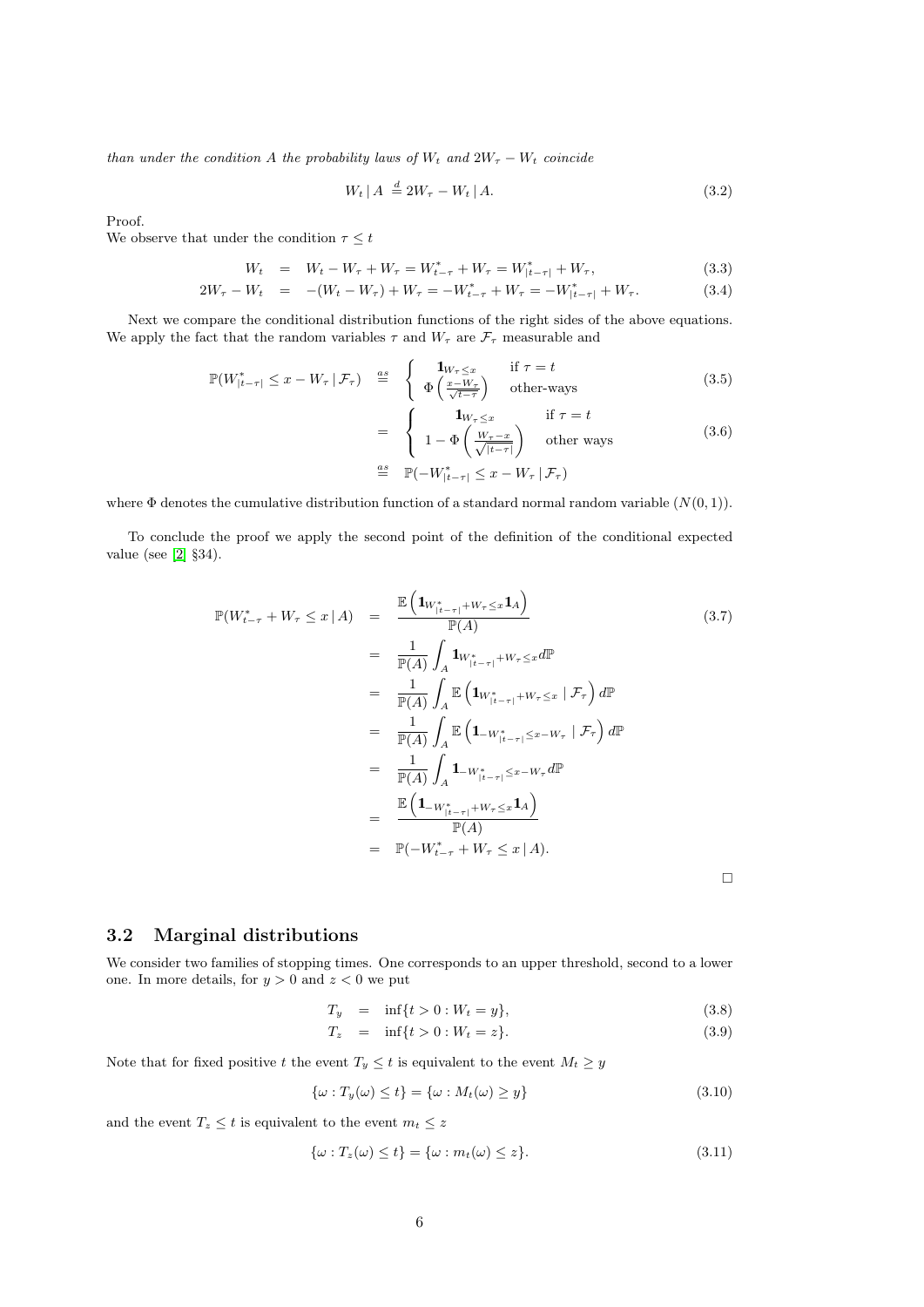We apply the reflection principle for  $\tau = T_y, y > 0$ . Since

 $W_{T_y} = y$ ,

the reflection principle simplifies to

$$
W_t | T_y \le t \stackrel{d}{=} 2y - W_t | T_y \le t. \tag{3.12}
$$

For  $y, t > 0$  we get

$$
\mathbb{P}(W_t \le x, M_t \ge y) = \mathbb{P}(W_t \le x, T_y \le t)
$$
\n
$$
= \mathbb{P}(W_t \le x | T_y \le t) \mathbb{P}(T_y \le t)
$$
\n
$$
= \mathbb{P}(2y - W_t \le x | T_y \le t) \mathbb{P}(T_y \le t)
$$
\n
$$
= \mathbb{P}(W_t \ge 2y - x, M_t \ge y).
$$
\n(3.13)

The further assumption  $y \ge x$  implies that the event  $M_t \ge y$  contains the event  $W_t \ge 2y - x$ 

$$
\{\omega: W_t(\omega) \ge 2y - x\} \subset \{\omega: M_t(\omega) \ge y\}.
$$

Indeed for every  $\omega$  from the first set

$$
M_t(\omega) \ge W_t(\omega) \ge 2y - x \ge y.
$$

Therefore for  $y \geq x$  and  $y, t > 0$ 

<span id="page-6-0"></span>
$$
\mathbb{P}(W_t \le x, M_t \ge y) = \mathbb{P}(W_t \ge 2y - x, M_t \ge y)
$$
\n
$$
= \mathbb{P}(W_t \ge 2y - x) = 1 - \Phi\left(\frac{2y - x}{\sqrt{t}}\right) = \Phi\left(\frac{x - 2y}{\sqrt{t}}\right),
$$
\n(3.14)

where  $\Phi$  denotes the cumulative distribution function of a standard normal random variable  $(N(0, 1))$ . Similarly, for  $t > 0$ ,  $z < 0$  and  $z \leq x$ , putting  $\tau = T_z$ , we get

<span id="page-6-1"></span>
$$
\mathbb{P}(W_t \ge x, m_t \le z) = \mathbb{P}(W_t \le 2z - x, m_t \le z)
$$
\n
$$
= \mathbb{P}(W_t \le 2z - x) = \Phi\left(\frac{2z - x}{\sqrt{t}}\right).
$$
\n(3.15)

The above together with inequalities

$$
m_t \le W_t \le M_t, \ \ m_t \le 0 \le M_t,
$$

<span id="page-6-2"></span>allows us to determine the joint distribution functions for the pairs  $(W_t, M_t)$  and  $(W_t, m_t)$ . **Theorem 3.3.** Joint cumulative distribution function  $F_{W,M,t}(x, y)$  of  $(W_t, M_t)$ ,  $t > 0$ , is of the form

$$
F_{W,M,t}(x,y) = F_{W,M}\left(\frac{x}{\sqrt{t}}, \frac{y}{\sqrt{t}}\right), \quad t > 0,
$$

where

$$
F_{W,M}(x,y) = \begin{cases} 0 & \text{for } y < 0, \\ 2\Phi(y) - 1 & \text{for } 0 \le y < x, \\ \Phi(x) - \Phi(x - 2y) & \text{for } x^+ \le y. \end{cases}
$$

Furthermore

$$
\mathbb{P}(M_t \leq y) = \max\left(0, 2\Phi\left(\frac{y}{\sqrt{t}}\right) - 1\right).
$$

Proof. Case  $y < 0$ . Since  $M_t \geq 0$ ,

$$
\forall t > 0 \quad \mathbb{P}(M_t < 0) = 0.
$$

Case  $y \geq \max(0, x)$ . We apply formula  $(3.14)$ .

$$
\mathbb{P}(W_t \le x, M_t < y) = \mathbb{P}(W_t \le x) - \mathbb{P}(W_t \le x, M_t \ge y) \n= \Phi\left(\frac{x}{\sqrt{t}}\right) - \Phi\left(\frac{x - 2y}{\sqrt{t}}\right).
$$
\n
$$
(3.16)
$$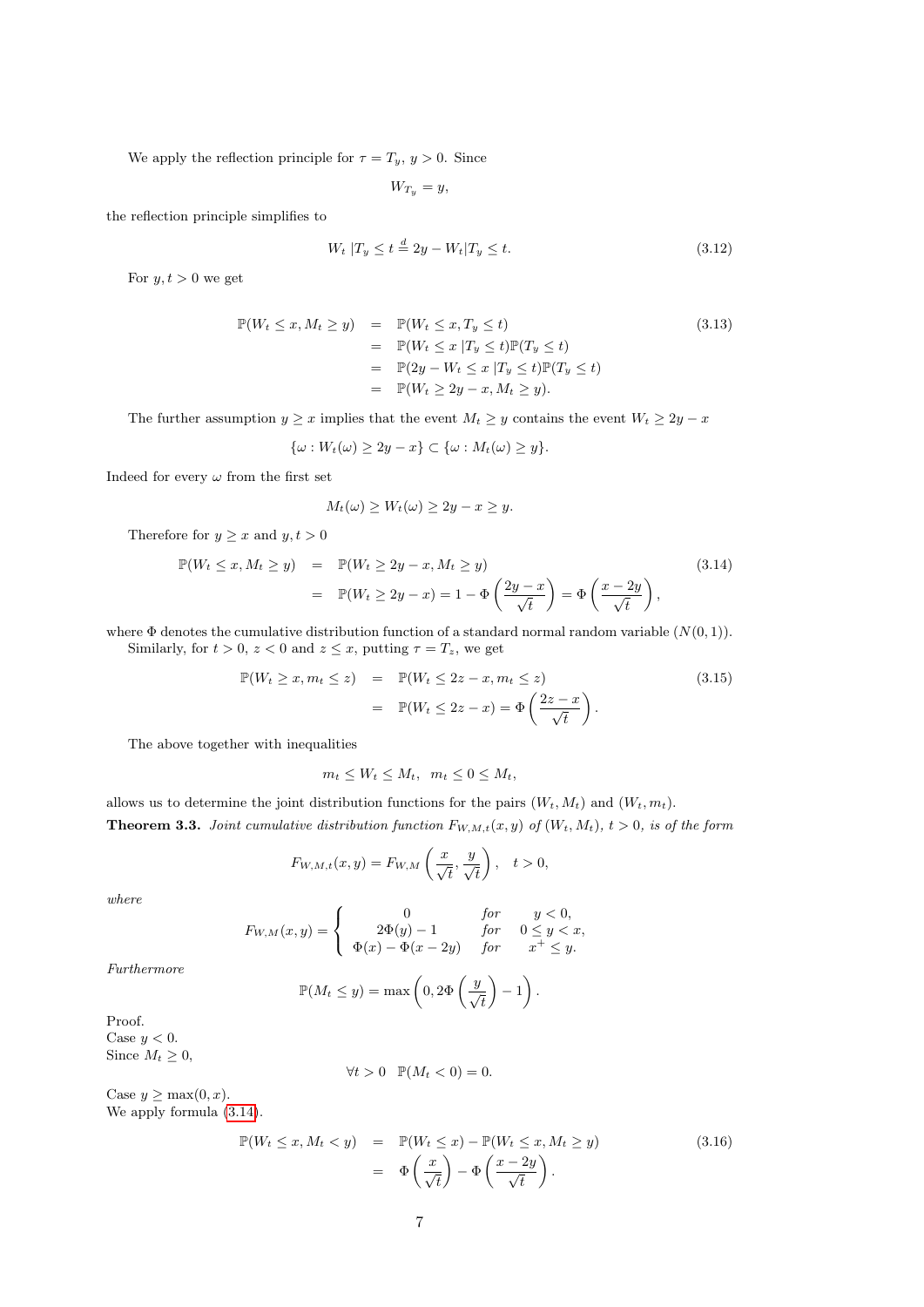Due to continuity of  $\Phi$  we obtain

$$
F_{WM}(x,y) = \Phi(x) - \Phi(x - 2y).
$$

Case  $x = y$ .

The event  $\{\omega : M_t(\omega) \leq y\}$  is contained in the event  $\{\omega : W_t(\omega) \leq y\}$ . Indeed for  $\omega$  belonging to the first set we have

$$
W_t(\omega) \leq M_t(\omega) \leq y.
$$

Hence from the previous step we get

$$
\mathbb{P}(M_t \leq y) = \mathbb{P}(W_t \leq y, M_t \leq y) = \Phi\left(\frac{y}{\sqrt{t}}\right) - \Phi\left(\frac{y - 2y}{\sqrt{t}}\right) = 2\Phi\left(\frac{y}{\sqrt{t}}\right) - 1.
$$

Due to continuity of Φ we obtain

$$
F_{WM}(x,y) = \Phi(x) - \Phi(x - 2y).
$$

Case  $0 \leq y < x$ .

We apply the previous case and the inequality

$$
\forall t > 0 \quad W_t \leq M_t.
$$

This leads to

$$
\mathbb{P}(W_t \le x, M_t \le y) = \mathbb{P}(W_t \le y, M_t \le y)
$$
\n
$$
= \Phi\left(\frac{y}{\sqrt{t}}\right) - \Phi\left(\frac{y - 2y}{\sqrt{t}}\right) = 2\Phi\left(\frac{y}{\sqrt{t}}\right) - 1.
$$
\n(3.17)

**Theorem 3.4.** Joint cumulative distribution function  $F_{W,m,t}(x, z)$  of  $(W_t, m_t)$ ,  $t > 0$ , is of the form

$$
F_{W,m,t}(x,z) = F_{W,m}\left(\frac{x}{\sqrt{t}}, \frac{z}{\sqrt{t}}\right), \quad t > 0,
$$

where

$$
F_{W,m}(x,z) = \begin{cases} 2\Phi(z) - \Phi(2z - x) & \text{for } z \le \min(0, x), \\ \Phi(x) & \text{for } z > \min(0, x). \end{cases}
$$

Furthermore

$$
\mathbb{P}(m_t \leq z) = \min\left(1, 2\Phi\left(\frac{z}{\sqrt{t}}\right)\right).
$$

Proof.

Case  $x = z$ . We apply formula [\(3.15\)](#page-6-1).

$$
\mathbb{P}(W_t \leq z, m_t \leq z) = \mathbb{P}(m_t \leq z) - \mathbb{P}(W_t \geq z, m_t \leq z)
$$

$$
= \mathbb{P}(m_t \leq z) - \Phi\left(\frac{2z - z}{\sqrt{t}}\right).
$$

Since the event  $\{W_t \leq z\}$  is contained in the event  $\{m_t \leq z\}$ ,

$$
\mathbb{P}(m_t \leq z) = \Phi\left(\frac{z}{\sqrt{t}}\right) + \mathbb{P}(W_t \leq z, m_t \leq z) = 2\Phi\left(\frac{z}{\sqrt{t}}\right).
$$

Case  $z \leq min(0, x)$ . We apply formula [\(3.15\)](#page-6-1).

$$
\mathbb{P}(W_t \le x, m_t \le z) = \mathbb{P}(m_t \le z) - \mathbb{P}(W_t \ge x, m_t \le z)
$$
\n
$$
= 2\Phi\left(\frac{z}{\sqrt{t}}\right) - \Phi\left(\frac{2z - x}{\sqrt{t}}\right).
$$
\n(3.18)

Case  $z > x$ .

The event  $\{W_t \leq x\}$  is contained in the event  $\{m_t \leq z\}$ . Indeed, for every  $\omega$  from the first set

$$
m_t(\omega) \le W_t(\omega) \le x \le z.
$$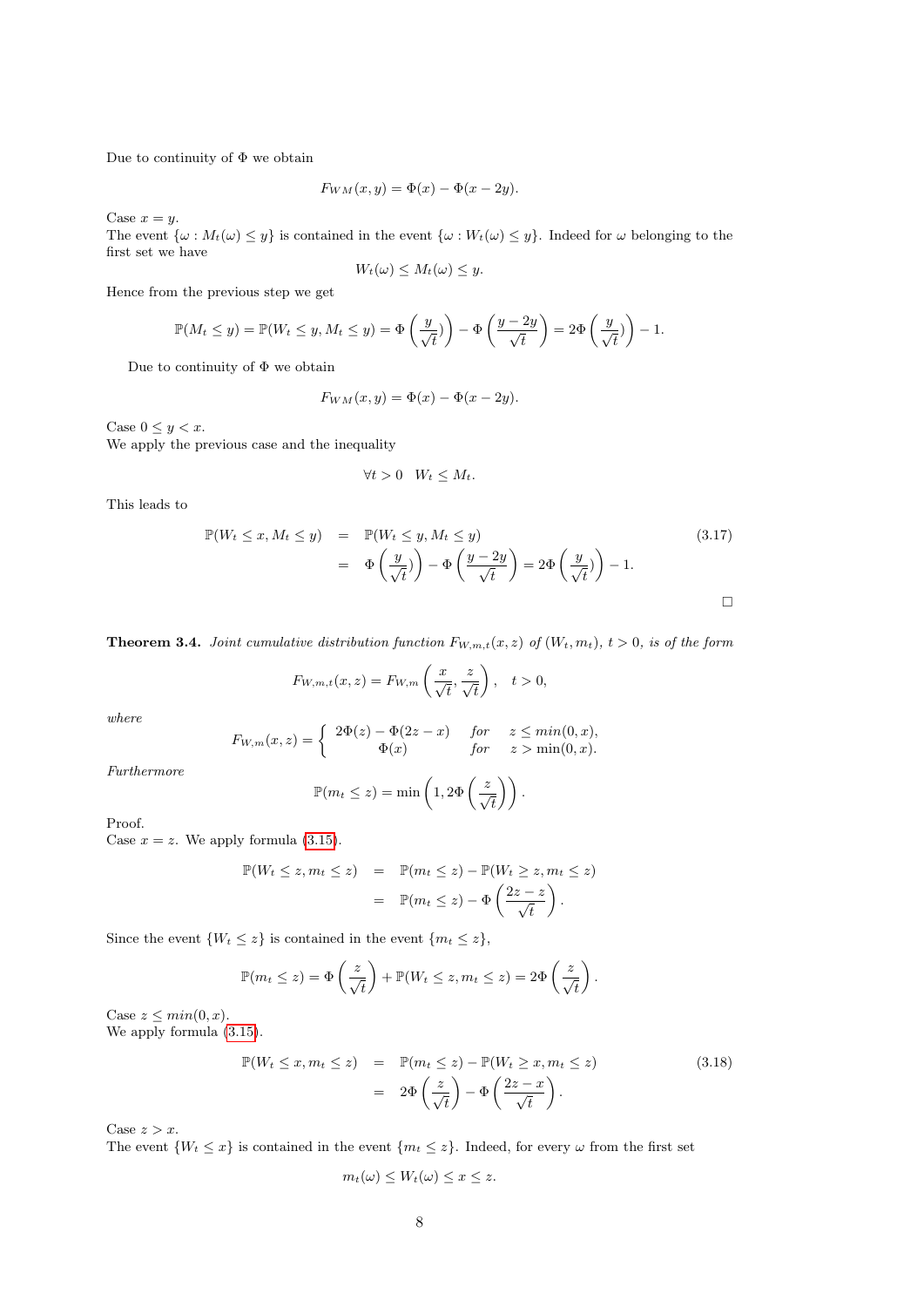Thus

$$
\mathbb{P}(W_t \leq x, m_t \leq z) = \mathbb{P}(W_t \leq x) = \Phi\left(\frac{x}{\sqrt{t}}\right).
$$

Case  $z > 0$ . Since  $m_t \leq 0$ ,

$$
\{\omega: m_t(\omega) \leq z\} = \Omega.
$$

Thus

$$
\mathbb{P}(W_t \leq x, m_t \leq z) = \mathbb{P}(W_t \leq x) = \Phi\left(\frac{x}{\sqrt{t}}\right).
$$

 $\Box$ 

Note that, since the distributions of running maxima and minima are closely related with stopping times

$$
\mathbb{P}(M_t \le y) = 1 - \mathbb{P}(T_y \le t),
$$
  

$$
\mathbb{P}(m_t \le z) = \mathbb{P}(T_z \le t),
$$

they might be drawn from the formulas describing exit times (from the half-line) provided for example in [\[13\]](#page-20-1) Theorem 4.4.5.

#### <span id="page-8-1"></span>3.3 The two-barrier stopping time

In this section we apply the reflection principle for the two-barrier stopping time

$$
\tau = \min(T_y, T_z), \ \ z < 0 < y,
$$

and for the set A, which is equal respectively to

$$
\{\omega: W_{\tau}(\omega)=y, \tau(\omega)\leq t\} \text{ or } \{\omega: W_{\tau}(\omega)=z, \tau(\omega)\leq t\}.
$$

Note that the range of  $W_\tau$  consists only of two points y and z.

<span id="page-8-0"></span>Lemma 3.5. For any  $x \leq y$ 

$$
\mathbb{P}(W_t \leq x, \ W_\tau = y, \ \tau \leq t) = \sum_{k=1}^{\infty} \left( \Phi\left(\frac{x + 2(k-1)z - 2ky}{\sqrt{t}}\right) - \Phi\left(\frac{x + 2kz - 2ky}{\sqrt{t}}\right) \right).
$$

Proof.

Applying twice the reflection principle we get

$$
\mathbb{P}(W_t \le x, W_\tau = y, \ \tau \le t) = \mathbb{P}(2W_\tau - W_t \le x, W_\tau = y, \ \tau \le t)
$$
\n
$$
= \mathbb{P}(2y - W_t \le x, W_\tau = y, \ \tau \le t)
$$
\n
$$
= \mathbb{P}(W_t \ge 2y - x, W_\tau = y, \ \tau \le t)
$$
\n
$$
= \mathbb{P}(W_t \ge 2y - x, \ \tau \le t) - \mathbb{P}(W_t \ge 2y - x, W_\tau = z, \ \tau \le t)
$$
\n
$$
= \mathbb{P}(W_t \ge 2y - x, \ \tau \le t) - \mathbb{P}(2W_\tau - W_t \ge 2y - x, W_\tau = z, \ \tau \le t)
$$
\n
$$
= \mathbb{P}(W_t \ge 2y - x, \ \tau \le t) - \mathbb{P}(W_t \le 2z - 2y + x, W_\tau = z, \ \tau \le t)
$$
\n
$$
= \mathbb{P}(W_t \ge 2y - x, \ \tau \le t) - \mathbb{P}(W_t \le 2z - 2y + x, \ \tau \le t)
$$
\n
$$
+ \mathbb{P}(W_t \le 2z - 2y + x, W_\tau = y, \ \tau \le t).
$$
\n(3.19)

Since  $x \leq y$ , the event  $W_t \geq 2y - x$  is contained in the event  $\tau \leq t$ ,

$$
W_t(\omega) \ge 2y - x \ge y \Longrightarrow M_t(\omega) \ge y \Longrightarrow T_y(\omega) \le t \Longrightarrow \tau(\omega) = \min(T_y(\omega), T_z(\omega)) \le t.
$$

Therefore

$$
\mathbb{P}(W_t \ge 2y - x, \ \tau \le t) = \mathbb{P}(W_t \ge 2y - x) = \Phi_t(x - 2y),
$$

where  $\Phi_t$  denotes the distribution function of a  $N(0, t)$  random variable

$$
\Phi_t(x) = \Phi\left(\frac{x}{\sqrt{t}}\right)
$$

Similarly, since  $z < 0 < y$  and  $x \le y$ , the event  $W_t \le 2z - 2y + x$  is contained in the event  $\tau \le t$ ,

.

$$
W_t(\omega) \le 2z - 2y + x \le z \implies m_t(\omega) \le z \implies T_z(\omega) \le t \implies \tau(\omega) = \min(T_y(\omega), T_z(\omega)) \le t.
$$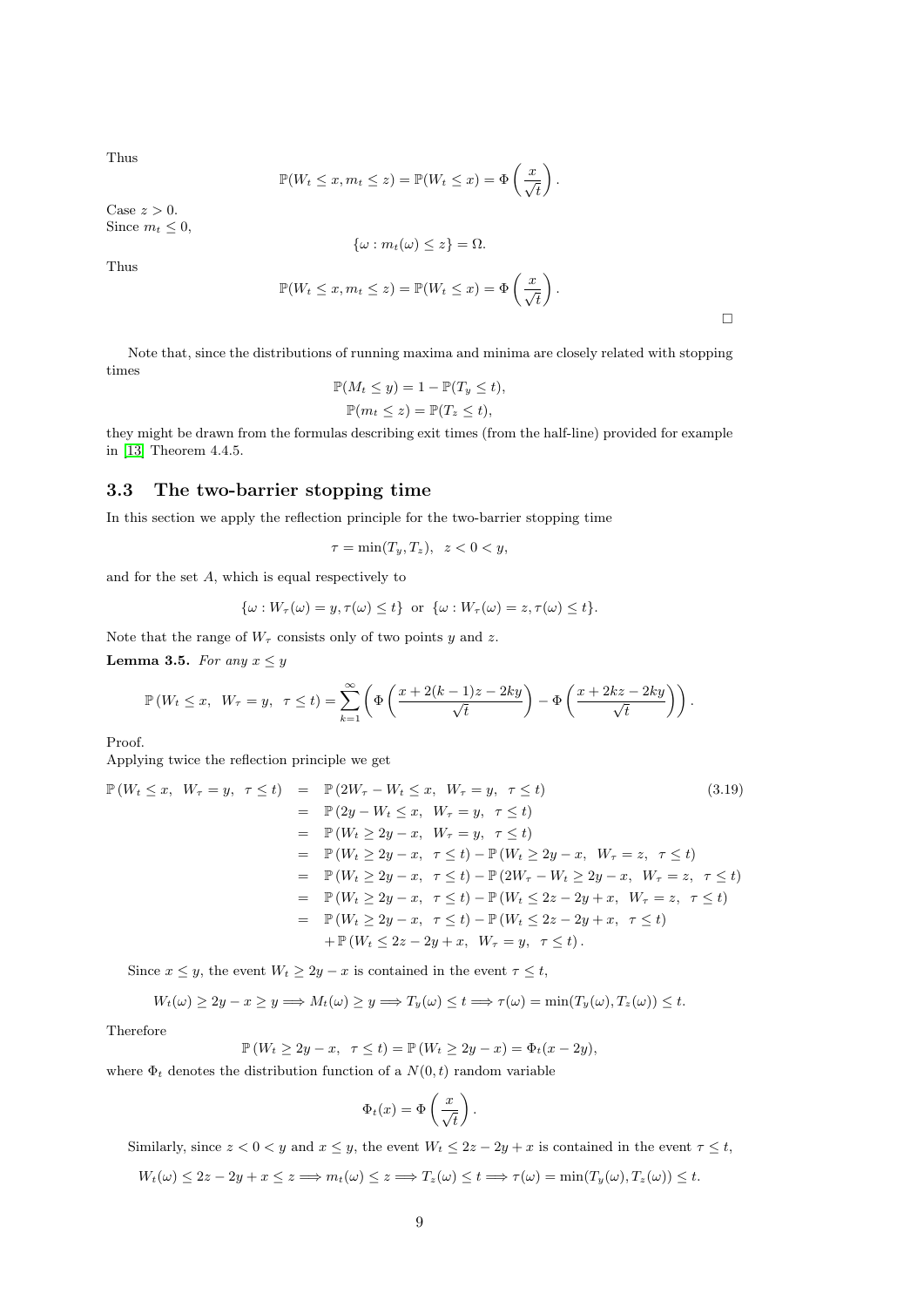Therefore

$$
\mathbb{P}(W_t \le 2z - 2y + x, \ \tau \le t) = \mathbb{P}(W_t \le 2z - 2y + x) = \Phi_t(x + 2z - 2y).
$$

In such a way we obtain the recurrence for  $x \leq y$ 

$$
\mathbb{P}(W_t \le x, W_\tau = y, \ \tau \le t) = \mathbb{P}(W_t \le 2z - 2y + x, W_\tau = y, \ \tau \le t) + \Phi_t(x - 2y) - \Phi_t(x + 2z - 2y). \tag{3.20}
$$

Since  $2z - 2y < 0$ , we may repeat it. After *n* repetitions we get

$$
\mathbb{P}(W_t \le x, W_\tau = y, \ \tau \le t) = \mathbb{P}(W_t \le n(2z - 2y) + x, W_\tau = y, \ \tau \le t)
$$
\n
$$
+ \sum_{k=1}^n (\Phi_t(x + 2(k - 1)z - 2ky) - \Phi_t(x + 2kz - 2ky)).
$$
\n(3.21)

Since

$$
\mathbb{P}\left(W_t \le n(2z - 2y) + x, \ W_\tau = y, \ \tau \le t\right) \le \mathbb{P}\left(W_t \le n(2z - 2y) + x\right) \stackrel{n \to \infty}{\longrightarrow} 0,
$$

passing to the limit  $n \to \infty$  we obtain

$$
\mathbb{P}(W_t \le x, W_\tau = y, \ \tau \le t) = \sum_{k=1}^{\infty} (\Phi_t(x + 2(k-1)z - 2ky) - \Phi_t(x + 2kz - 2ky)). \tag{3.22}
$$

<span id="page-9-0"></span>Lemma 3.6. For any  $x \geq z$ 

$$
\mathbb{P}\left(W_t \geq x, \ W_\tau = z, \ \tau \leq t\right) = \sum_{k=1}^{\infty} \left( \Phi\left(\frac{-x + 2kz - 2(k-1)y}{\sqrt{t}}\right) - \Phi\left(\frac{-x + 2kz - 2ky}{\sqrt{t}}\right) \right).
$$

Proof.

We base on the symmetry of the Wiener process  $W_t$ . We put  $\tilde{W}_t = -W_t$ . Then we have, for  $z < 0 < y$ ,  $\tilde{w}$  s  $\tilde{w}$  s  $\tilde{w}$  s  $\tilde{w}$  s  $\tilde{w}$  s  $\tilde{w}$  s  $\tilde{w}$  s  $\tilde{w}$  s  $\tilde{w}$  s  $\tilde{w}$  s  $\tilde{w}$  s  $\tilde{w}$  s  $\tilde{w}$  s  $\tilde{w}$  s  $\tilde{w}$  s  $\tilde{w}$  s  $\tilde{w}$  s  $\tilde{w}$  s  $\tilde{w}$  s  $\tilde{w}$  s

$$
\tilde{M}_t = \sup_{0 \le s \le t} \tilde{W}_s = -\inf_{0 \le s \le t} W_s = -m_t,
$$
  
\n
$$
\tilde{m}_t = \inf_{0 \le s \le t} \tilde{W}_s = -\sup_{0 \le s \le t} W_s = -M_t,
$$
  
\n
$$
\tilde{T}_{-z} = \inf\{t > 0 : \tilde{W}_t = -z\} = T_z,
$$
  
\n
$$
\tilde{T}_{-y} = \inf\{t > 0 : \tilde{W}_t = -y\} = T_y,
$$
  
\n
$$
\tilde{\tau} = \min(\tilde{T}_{-z}, \tilde{T}_{-y}) = \min(T_z, T_y) = \tau.
$$

Therefore

$$
\mathbb{P}\left(W_t \geq x, \ W_\tau = z, \ \tau \leq t\right) = \mathbb{P}\left(\tilde{W}_t \leq -x, \ \tilde{W}_{\tilde{\tau}} = -z, \ \tilde{\tau} \leq t\right).
$$

Since  $\tilde{W}_t$  is as well a Wiener process, we apply Lemma [3.5](#page-8-0) and obtain

$$
\mathbb{P}\left(\tilde{W}_t \leq -x, \ \tilde{W}_{\tilde{\tau}} = -z, \ \tilde{\tau} \leq t\right) = \sum_{k=1}^{\infty} \left(\Phi\left(\frac{-x + 2kz - 2(k-1)y}{\sqrt{t}}\right) - \Phi\left(\frac{-x + 2kz - 2ky}{\sqrt{t}}\right)\right).
$$

Together the above lemmas give us:

<span id="page-9-1"></span>Corollary 3.7. For  $z < 0 < y$  and  $z \le x \le y$ 

$$
\mathbb{P}\left(W_t \leq x, \ \tau \leq t\right) = \mathbb{P}\left(W_\tau = z, \ \tau \leq t\right) \tag{3.23}
$$
\n
$$
+ \sum_{k=1}^{\infty} \left( \Phi\left(\frac{x + 2(k-1)z - 2ky}{\sqrt{t}}\right) - \Phi\left(\frac{x + 2kz - 2ky}{\sqrt{t}}\right) \right)
$$
\n
$$
- \sum_{k=1}^{\infty} \left( \Phi\left(\frac{-x + 2kz - 2(k-1)y}{\sqrt{t}}\right) - \Phi\left(\frac{-x + 2kz - 2ky}{\sqrt{t}}\right) \right),
$$
\nwhere\n
$$
\mathbb{P}\left(W_\tau = z, \ \tau \leq t\right) = 2 \sum_{k=1}^{\infty} \left( \Phi\left(\frac{(2k-1)z - 2(k-1)y}{\sqrt{t}}\right) - \Phi\left(\frac{(2k-1)z - 2ky}{\sqrt{t}}\right) \right). \tag{3.24}
$$

$$
\mathbb{P}(W_{\tau} = z, \ \tau \le t) = 2 \sum_{k=1}^{\infty} \left( \Phi \left( \frac{(2k-1)z - 2(k-1)y}{\sqrt{t}} \right) - \Phi \left( \frac{(2k-1)z - 2ky}{\sqrt{t}} \right) \right). \tag{3.24}
$$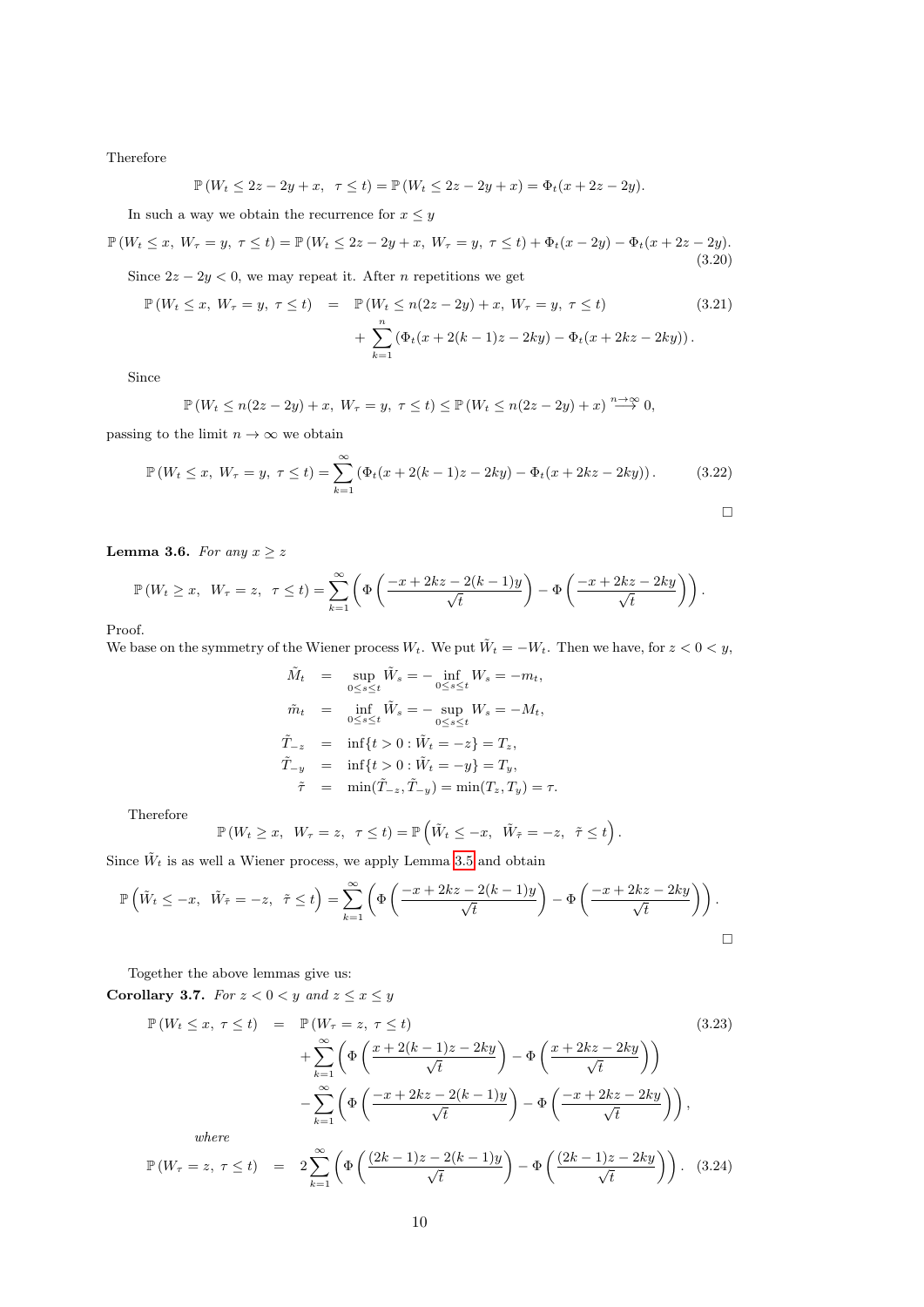Furthermore

<span id="page-10-0"></span>
$$
\mathbb{P}\left(W_{\tau}=y,\ \tau\leq t\right) = 2\sum_{k=1}^{\infty} \left(\Phi\left(\frac{2(k-1)z-(2k-1)y}{\sqrt{t}}\right) - \Phi\left(\frac{2kz-(2k-1)y}{\sqrt{t}}\right)\right) \quad (3.25)
$$
\nand

\n
$$
\mathbb{P}\left(\tau\leq t\right) = 2\sum_{k=1}^{\infty} \left(\Phi\left(\frac{(2k-1)z-2(k-1)y}{\sqrt{t}}\right) - \Phi\left(\frac{(2k-1)z-2ky}{\sqrt{t}}\right)\right) \quad (3.26)
$$
\n
$$
+2\sum_{k=1}^{\infty} \left(\Phi\left(\frac{2(k-1)z-(2k-1)y}{\sqrt{t}}\right) - \Phi\left(\frac{2kz-(2k-1)y}{\sqrt{t}}\right)\right).
$$

Proof.

We observe that

$$
\mathbb{P}(W_t \le x, \tau \le t) = \mathbb{P}(W_t \le x, W_\tau = y, \tau \le t) + \mathbb{P}(W_t \le x, W_\tau = z, \tau \le t)
$$
  
= 
$$
\mathbb{P}(W_t \le x, W_\tau = y, \tau \le t)
$$
  
+ 
$$
\mathbb{P}(W_\tau = z, \tau \le t) - \mathbb{P}(W_t \ge x, W_\tau = z, \tau \le t).
$$

Thus applying Lemmas [3.5](#page-8-0) and [3.6](#page-9-0) we obtain

$$
\mathbb{P}(W_t \le x, \ \tau \le t) = \mathbb{P}(W_{\tau} = z, \ \tau \le t) \n+ \sum_{k=1}^{\infty} (\Phi_t(x + 2(k-1)z - 2ky) - \Phi_t(x + 2kz - 2ky)) \n- \sum_{k=1}^{\infty} (\Phi_t(-x + 2kz - 2(k-1)y) - \Phi_t(-x + 2kz - 2ky)).
$$

Since the event  $W_t \leq z$  implies the event  $\tau \leq t$ , we have

$$
\mathbb{P}\left(W_t \leq z, \ \tau \leq t\right) = \mathbb{P}\left(W_t \leq z\right) = \Phi_t(z).
$$

Therefore substituting  $x = z$  in the above formula we get

$$
\mathbb{P}(W_{\tau} = z, \ \tau \leq t) = \mathbb{P}(W_t \leq z, \ \tau \leq t)
$$
  
\n
$$
-\sum_{k=1}^{\infty} (\Phi_t(z + 2(k - 1)z - 2ky) - \Phi_t(z + 2kz - 2ky))
$$
  
\n
$$
+\sum_{k=1}^{\infty} (\Phi_t(-z + 2kz - 2(k - 1)y) - \Phi_t(-z + 2kz - 2ky))
$$
  
\n
$$
= \Phi_t(z) - 2\sum_{k=1}^{\infty} \Phi_t((2k - 1)z - 2ky)
$$
  
\n
$$
+\sum_{k=2}^{\infty} \Phi_t((2k - 1)z - 2(k - 1)y) + \sum_{k=1}^{\infty} \Phi_t((2k - 1)z - 2(k - 1)y)
$$
  
\n
$$
= 2\sum_{k=1}^{\infty} (\Phi_t((2k - 1)z - 2(k - 1)y) - \Phi_t((2k - 1)z - 2ky)).
$$

This concludes the proof of the first two formulas of the corollary. The third one follows from the symmetry of the Wiener process. We apply the notation from the proof of Lemma [3.6.](#page-9-0)

Since  $\tilde{W}_t = -W_t$  is a Wiener process,

$$
\mathbb{P}(W_{\tau} = y, \ \tau \leq t) = \mathbb{P}\left(\tilde{W}_{\tilde{\tau}} = -y, \ \tilde{\tau} \leq t\right)
$$
  
\n
$$
= 2 \sum_{k=1}^{\infty} \left(\Phi_t((2k-1)(-y) - 2(k-1)(-z)) - \Phi_t((2k-1)(-y) - 2k(-z))\right)
$$
  
\n
$$
= 2 \sum_{k=1}^{\infty} \left(\Phi_t(2(k-1)z - (2k-1)y) - \Phi_t(2kz - (2k-1)y)\right).
$$

Since

$$
\mathbb{P}(\tau \leq t) = \mathbb{P}(W_{\tau} = y, \ \tau \leq t) + \mathbb{P}(W_{\tau} = z, \ \tau \leq t),
$$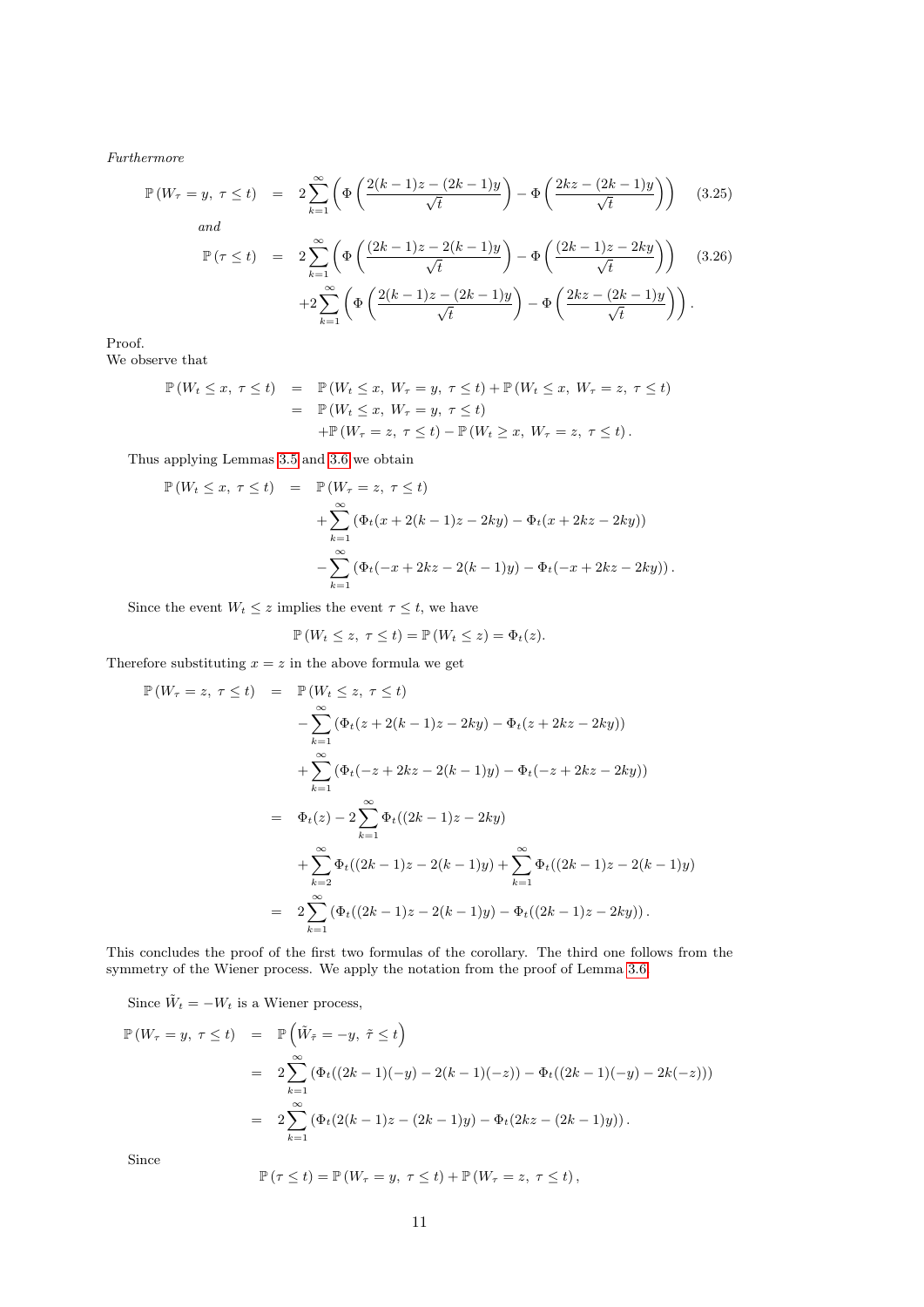the last equality of the corollary is a consequence of two previous.  $\hfill \Box$ 

Note that, since the formula [\(3.26\)](#page-10-0) is describing an exit time from a segment, it might be obtained as a solution of a partial differential equation (see [\[13\]](#page-20-1) Theorem 4.4.5).

### <span id="page-11-0"></span>3.4 Proof of Theorem [2.1](#page-1-1)

We proof Theorem [2.1](#page-1-1) case by case.

Case  $y \leq 0$ .

Since  $W_t$  is almost surely continuous and  $W_0 = 0$ ,  $M_t$  is almost surely positive,

$$
F_t(x, y, z) = \mathbb{P}(W_t \le x, M_t \le y, m_t \le z) \le \mathbb{P}(M_t \le y) = 0.
$$

Case  $z \geq 0$  and  $y > 0$ .

Since  $m_t$  is almost surely negative.

$$
F_t(x, y, z) = \mathbb{P}(W_t \le x, M_t \le y, m_t \le z) = \mathbb{P}(W_t \le x, M_t \le y).
$$

Following Theorem [3.3,](#page-6-2) we get

$$
F_t(x, y, z) = \begin{cases} 2\Phi_t(y) - 1 & \text{for } y < x, \\ \Phi_t(x) - \Phi_t(x - 2y) & \text{for } x \le y. \end{cases}
$$

Case  $z < 0 < y$  and  $x \le z$ .

Since the event  $W_t \leq x \leq z$  implies the event  $m_t \leq z$ ,

$$
F_t(x, y, z) = \mathbb{P}(W_t \le x, M_t \le y, m_t \le z) = \mathbb{P}(W_t \le x, M_t \le y).
$$

As above, following Theorem [3.3,](#page-6-2) we get

$$
F_t(x, y, z) = \Phi_t(x) - \Phi_t(x - 2y).
$$

Case  $z < 0 < y$  and  $z < x \le y$ . We observe that

$$
F_t(x, y, z) = \mathbb{P}(W_t \le x, M_t \le y, m_t \le z)
$$
  
=  $\mathbb{P}(W_t \le x, (M_t \ge y \vee m_t \le z))$   
 $-\mathbb{P}(W_t \le x, M_t \ge y)$   
=  $\mathbb{P}(W_t \le x, \tau \le t)$   
 $-\mathbb{P}(W_t \le x) + \mathbb{P}(W_t \le x, M_t \le y)$ 

where  $\tau$  is the two-barrier stopping time discussed in section [3.3.](#page-8-1) Following Corollary [3.7](#page-9-1) and Theorem [3.3](#page-6-2) we obtain

$$
F_t(x, y, z) = 2 \sum_{k=1}^{\infty} (\Phi_t((2k - 1)z - 2ky) - \Phi_t((2k + 1)z - 2ky))
$$
  
+ 
$$
\sum_{k=1}^{\infty} (\Phi_t(x + 2(k - 1)z - 2ky) - \Phi_t(x + 2kz - 2ky))
$$
  
- 
$$
\sum_{k=1}^{\infty} (\Phi_t(-x + 2kz - 2(k - 1)y) - \Phi_t(-x + 2kz - 2ky))
$$
  
- 
$$
\Phi_t(x) + \Phi_t(x) - \Phi_t(x - 2y)
$$
  
= 
$$
2 \sum_{k=1}^{\infty} (\Phi_t((2k - 1)z - 2ky) - \Phi_t((2k + 1)z - 2ky))
$$
  
+ 
$$
\sum_{k=1}^{\infty} (\Phi_t(x + 2kz - 2(k + 1)y) - \Phi_t(x + 2kz - 2ky))
$$
  
- 
$$
\sum_{k=1}^{\infty} (\Phi_t(-x + 2kz - 2(k - 1)y) - \Phi_t(-x + 2kz - 2ky)).
$$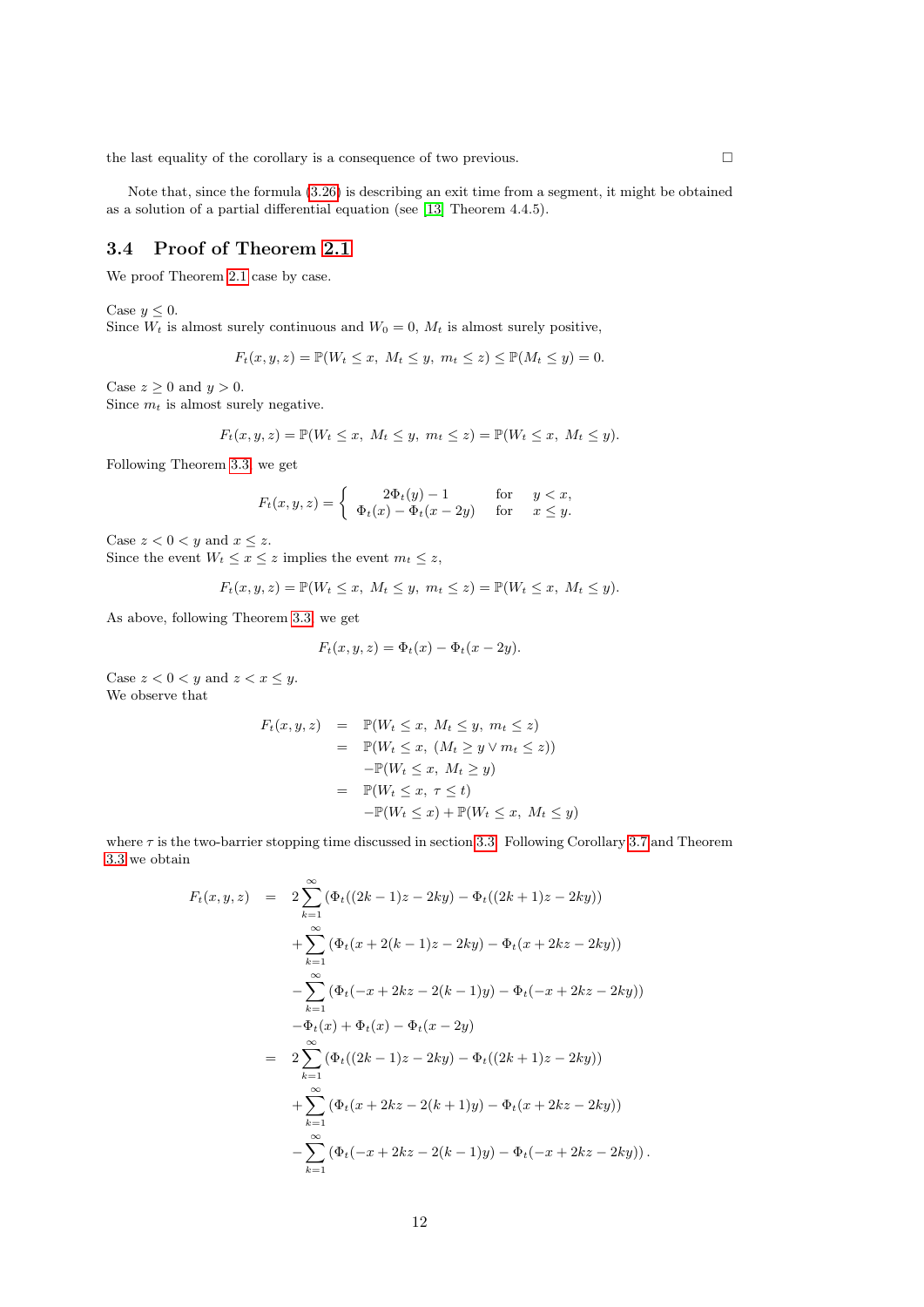Case  $z < 0 < y$  and  $y \leq x$ . Since  $W_t \leq M_t$ ,

$$
F_t(x, y, z) = \mathbb{P}(W_t \le x, M_t \le y, m_t \le z) = \mathbb{P}(M_t \le y, m_t \le z)
$$
  
\n
$$
= \mathbb{P}(M_t \ge y \vee m_t \le z) + \mathbb{P}(M_t \le y) - 1
$$
  
\n
$$
= \mathbb{P}(\tau \le t) + \mathbb{P}(M_t \le y) - 1
$$
  
\n
$$
= 2 \sum_{k=1}^{\infty} (\Phi_t((2k-1)z - 2(k-1)y) - \Phi_t((2k-1)z - 2ky))
$$
  
\n
$$
+ 2 \sum_{k=1}^{\infty} (\Phi_t(2(k-1)z - (2k-1)y) - \Phi_t(2kz - (2k-1)y))
$$
  
\n
$$
-2\Phi(-y)
$$
  
\n
$$
= 2 \sum_{k=1}^{\infty} (\Phi_t((2k-1)z - 2(k-1)y) - \Phi_t((2k-1)z - 2ky))
$$
  
\n
$$
-2 \sum_{k=1}^{\infty} (\Phi_t(2kz - (2k-1)y) - \Phi_t(2kz - (2k+1)y))
$$

#### <span id="page-12-0"></span>3.5 Properties of the cumulative distribution function  $F$  and the marginal distributions

We start with the absolute continuity of the marginal distributions of random pairs  $(W_1, M_1)$  and  $(W_1, m_1),$ 

$$
F_{W,M}(x,y) = F(x,y,\infty) \quad \text{and} \quad F_{W,m}(x,z) = F(x,\infty,z).
$$

**Proposition 3.8.** The bivariate cumulative distributions  $F_{W,M}$  and  $F_{W,m}$  are absolutely continuous with respect to the Lebesgue measure.

Proof.

We start with the function  $F_{W,m}(x, z)$ . We show that a function

$$
g(\xi,\eta) = -2(2\eta - \xi)\varphi(2\eta - \xi)\mathbf{1}_{\eta \le 0} \mathbf{1}_{\eta \le \xi}
$$

is a corresponding density. Let  $I(x, z)$  denote an integral of g over the set  $(-\infty, x] \times (-\infty, z]$ .

$$
I(x,y) = \int_{-\infty}^{z} \int_{-\infty}^{x} g(\xi, \eta) d\eta d\xi
$$
(3.27)  
\n
$$
= \int_{-\infty}^{\min(z,x,0)} \int_{\eta}^{x} (-2)(2\eta - \xi)\varphi(2\eta - \xi) d\eta d\xi
$$
  
\n
$$
= \int_{-\infty}^{\min(z,x,0)} 2\left(\varphi(\eta) - \varphi(2\eta - x)\right) d\xi
$$
  
\n
$$
= 2\Phi(\min(z,x,0)) - \Phi(2\min(z,x,0) - x)
$$
  
\n
$$
= \begin{cases} 2\Phi(z) - \Phi(2z - x) & \text{when } \min(z,x,0) = z, \\ 2\Phi(x) - \Phi(2x - x) = \Phi(x) & \text{when } \min(z,x,0) = x, \\ 1 - \Phi(0 - x) = \Phi(x) & \text{when } \min(z,x,0) = 0. \end{cases}
$$

Since at all points  $(x, z) I(x, z)$  and  $F_{W,m}(x, z)$  are equal each other, we conclude that  $F_{W,m}$  is absolutely continuous.

Next, since  $\tilde{W}_t = -W_t$  is a Wiener process, the pairs  $(W_1, M_t)$  and  $(-W_1, -m_1)$  have the same distribution

$$
(W_1, M_t) \stackrel{d}{=} (-W_1, -m_1).
$$

Therefore  $F_{W,M}$  is as well absolutely continuous.  $\Box$ 

Now we in position to show the absolute continuity of the cumulative distribution function  $F$  of the random triple  $(W_1, M_1, m_1)$ .

**Proposition 3.9.** The function  $F$  is absolutely continuous with respect to the Lebesgue measure. Furthermore

$$
\mathbb{P}\bigg((W_1, M_1, m_1) \in \{(x, y, z) \in \mathbb{R}^3 : z < 0 < y, z < x < y\}\bigg) = 1.
$$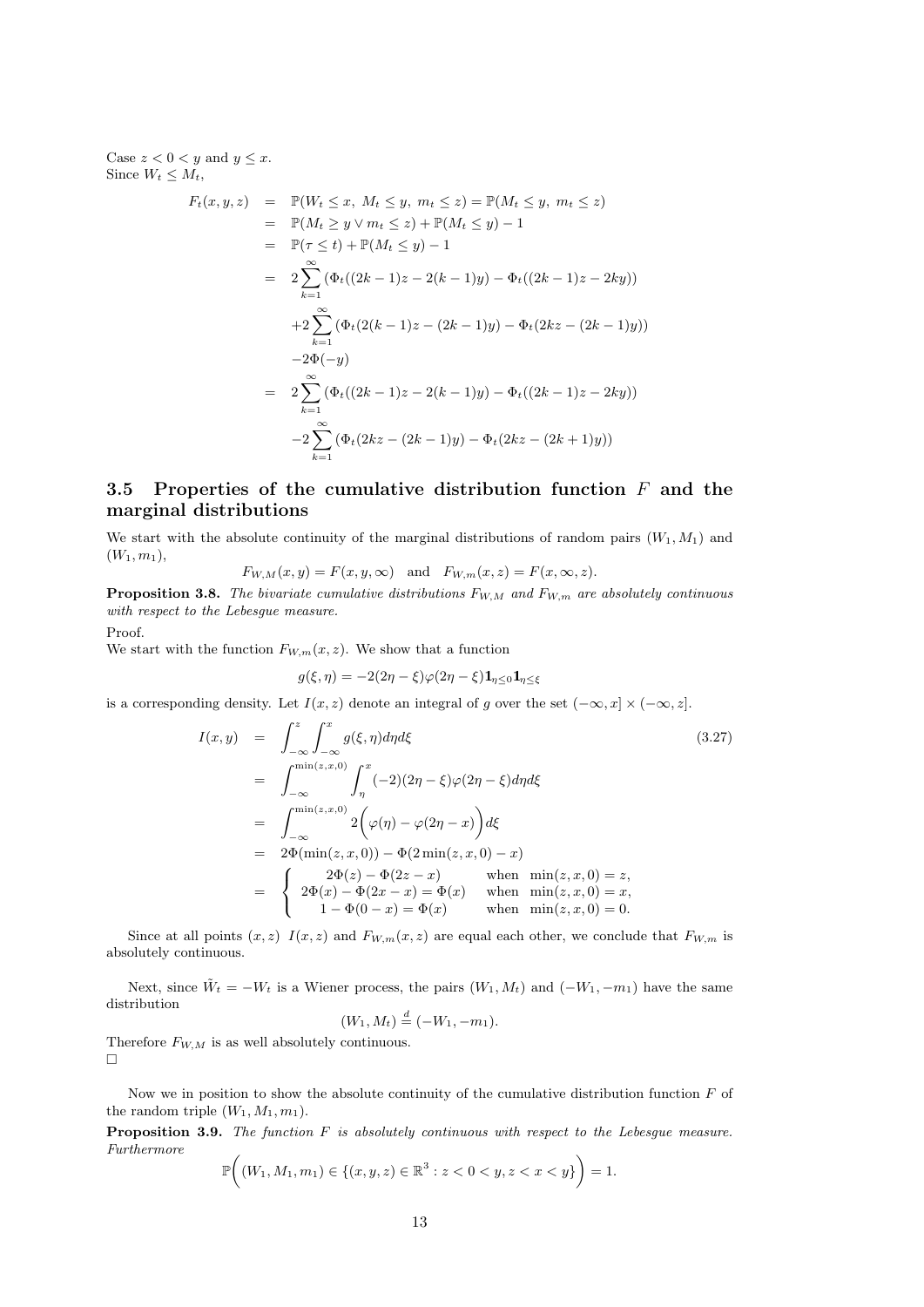Proof.

Since by definition of running maxima and minima

$$
m_1 \le W_1 \le M_1
$$
, and  $m_1 \le 0 \le M_1$ ,

we have

$$
\mathbb{P}\bigg((W_1, M_1, m_1) \in \{(x, y, z) \in \mathbb{R}^3 : z \le 0 \le y, z \le x \le y\}\bigg) = 1.
$$

We show that the probability that the random triple  $(W_1, M_1, m_1)$  belongs to the boundary is equal to 0.

Since the distribution functions of  $M_1$  and  $m_1$  are continuous, we have

$$
\mathbb{P}(M_1 = 0) = 0, \ \mathbb{P}(m_1 = 0) = 0.
$$

Since the distribution functions of the random pairs  $(W_1, M_1)$  and  $(W_1, m_1)$  are absolutely continuous,

$$
\mathbb{P}(M_1 = W_1) = 0 = \mathbb{P}(m_1 = W_1).
$$

To conclude the proof it is enough to observe that the function  $F$  is  $C^{\infty}$  on the set

$$
\{(x, y, z) \in \mathbb{R}^3 : z < 0 < y, z < x < y\}.
$$

Hence it is absolutely continuous with respect to the Lebesgue measure.  $\Box$ 

#### <span id="page-13-0"></span>3.6 Proof of Theorem [2.2](#page-1-2)

We recall that a *copula* is the restriction to the unit n-cube  $[0,1]^n$  of a distribution function whose univariate margins are uniformly distributed on [0, 1]. Specifically, a function  $C : [0,1]^n \rightarrow [0,1]$  is a copula if it has the following properties: for every  $\mathbf{u} = (u_1, \ldots, u_n)$  and  $\mathbf{v} = (v_1, \ldots, v_n)$  such that  $0 \leq u_i \leq v_i \leq 1$  for  $i = 1, \ldots, n$ ,

(C1)  $(\exists i \ u_i = 0) \Rightarrow C(\mathbf{u}) = 0,$ 

(C2) 
$$
\forall j \in \{1, ..., n\} \quad (\forall i \neq j \ \ u_i = 1) \Rightarrow C(\mathbf{u}) = u_j,
$$

(C3) C is n-nondecreasing, that is, the C-volume  $V_C(\mathbf{u}, \mathbf{v})$  of any n-rectangle with lower vertex u and upper vertex v is nonnegative.

We recall that the  $C$ -volume is a signed sum of the values of  $C$  at the vertices of the *n*-rectangle,

$$
V_C(\mathbf{u}, \mathbf{v}) = C(\mathbf{w})\big|_{w_1=u_1}^{v_1} \cdots \big|_{w_n=u_n}^{v_n} = \sum_{j_1=1}^2 \cdots \sum_{j_n=1}^2 (-1)^{j_1+\cdots+j_n} C(w_{1,j_1}, \ldots, w_{n,j_n}),
$$

where  $w_{i,1} = u_i$  and  $w_{i,2} = v_i$ .

By the celebrated Sklar's Theorem, the joint distribution function  $F$  of any n-tuple  $\mathbf{X} = (X_1, \ldots, X_n)$  of random variables defined on the probability space  $(\Omega, \mathcal{F}, \mathbf{P})$  can be written as a composition of a copula C and the univariate marginals  $F_i$ , i.e. for all  $\mathbf{x} = (x_1, \ldots, x_n) \in \mathbb{R}^n$ ,

$$
F(\mathbf{x})=C(F_1(x_1),\ldots,F_n(x_n)).
$$

Moreover, if the distribution functions  $F_k$  are continuous, then the copula C is uniquely determined and can be described in terms of the quantile functions i.e. the generalized inverses of  $F_k$ . Since  $F_k(F_k^{\leftarrow}(u_k) = u_k$ , we get

$$
C(u_1, \ldots, u_n) = C(F_1(F_1^{\leftarrow}(u_1)), \ldots, F_n(F_n^{\leftarrow}(u_n))) = F(F_1^{\leftarrow}(u_1), \ldots, F_n^{\leftarrow}(u_n)).
$$

In our case  $n = 3$  and for  $u, v, w \in (0, 1)$  the quantile functions of  $W_1, M_1$  and  $m_1$  are given by

$$
F_1^{\leftarrow}(u) = \Phi^{-1}(u), \tag{3.28}
$$

$$
F_2^{\leftarrow}(v) = \Phi^{-1}\left(\frac{1+v}{2}\right), \tag{3.29}
$$

$$
F_3^{\leftarrow}(w) = \Phi^{-1}\left(\frac{w}{2}\right). \tag{3.30}
$$

To conclude the proof of Theorem [2.2](#page-1-2) we substitute the above quantile functions into formula  $(2.1).$  $(2.1).$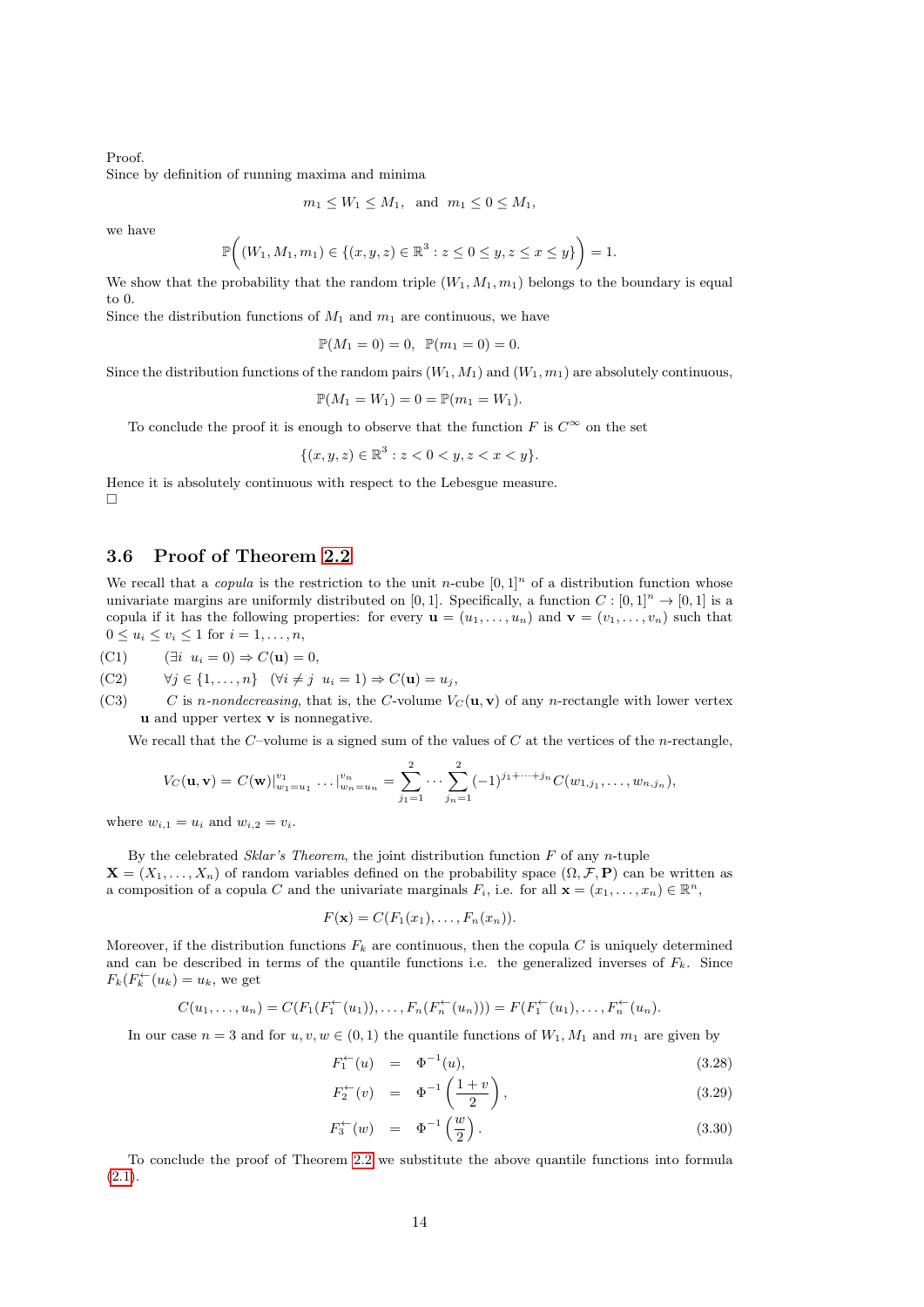#### <span id="page-14-0"></span>3.7 Properties of the copula  $C_{W,M,m}$  and its marginal copulas

The mentioned in section [2](#page-0-0) involution of the copula  $C_{W,M,m}$  and its marginal copulas follows from the fact that  $-W_t$  is a Wiener process as well. Hence the triple  $(-W_1, -m_1, -M_1)$  has the same distribution as the triple  $(W_1, M_1, m_1)$ . We put

$$
U = \Phi(W_1), \ V = 2\Phi(M_1) - 1, \ W = 2\Phi(m_1).
$$

Obviously  $(U, V, W)$  are the generators of the copula  $C_{W, M, m}$ 

$$
C_{W,M,m}(u,v,w) = \mathbb{P}(U \le u, V \le v, W \le w).
$$

Since

$$
\Phi(-W_1) = 1 - \Phi(W_1) = 1 - U,
$$
  
\n
$$
2\Phi(-m_1) - 1 = 2(1 - \Phi(m_1)) - 1 = 1 - W,
$$
  
\n
$$
2\Phi(-M_1) = 2(1 - \Phi(M_1)) = 1 - V,
$$

we apply the inclusion/exclusion principle and get

$$
C_{W,M,m}(u,v,w) = \mathbb{P}(\Phi(-W_1) \le u, 2\Phi(-m_1) - 1 \le v, 2\Phi(-M_1) \le w)
$$
\n
$$
= \mathbb{P}(1 - U \le u, 1 - W \le v, 1 - V \le w)
$$
\n
$$
= \mathbb{P}(U \ge 1 - u, W \ge 1 - v, V \ge 1 - w)
$$
\n
$$
= C_{W,M,m}(1,1,1) - C_{W,M,m}(1,1,1-v) - C_{W,M,m}(1-u,1,1) - C_{W,M,m}(1,1-w,1)
$$
\n
$$
+ C_{W,M,m}(1,1-w,1-v) + C_{W,M,m}(1-u,1,1-v) + C_{W,M,m}(1-u,1-w,1)
$$
\n
$$
- C_{W,M,m}(1-u,1-w,1-v)
$$
\n
$$
= u + v + w - 2 + C_{W,M,m}(1,1-w,1-v) + C_{W,M,m}(1-u,1,1-v)
$$
\n
$$
+ C_{W,M,m}(1-u,1-w,1) - C_{W,M,m}(1-u,1-w,1-v).
$$
\n(3.31)

The involutions of the marginal copulas are obtained by substitution in the preceding formula, respectively,  $u = 1$ ,  $v = 1$  or  $w = 1$ .

Proof of Proposition [2.3.](#page-3-1)

We recall that the Spearman  $\rho$  of the copula C is given by the formula ([\[12\]](#page-20-0) Theorem 5.1.6)

$$
\rho(C) = 12 \int_0^1 \int_0^1 C(u, v) du dv - 3. \tag{3.32}
$$

Due to the involution [2.11,](#page-3-2) the Spearman  $\rho$  of the copula  $C_{W,M}$  is the same as the Spearman  $\rho$ of the copula  $C_{W,m}$ . We observe that

$$
\int_0^1 \int_0^1 C_{W,m}(u, w) du dw = \int_0^1 \int_0^{w/2} u du dw + \int_0^1 \int_{w/2}^1 w du dw
$$
\n
$$
- \int_0^1 \int_{w/2}^1 \Phi(2\Phi^{-1}(w/2) - \Phi^{-1}(u)) du dw.
$$
\n(3.33)

The first two integrals are obvious:

$$
\int_0^1 \int_0^{w/2} u du dw = \int_0^1 \frac{1}{8} w^2 dw = \frac{1}{24},
$$
  

$$
\int_0^1 \int_{w/2}^1 w du dw = \int_0^1 w \left( 1 - \frac{w}{2} \right) dw = \frac{1}{2} - \frac{1}{6} = \frac{1}{3}.
$$

To calculate the third integral we substitute

$$
u = \Phi(x), \ \ w = 2\Phi(z).
$$

We get

$$
\int_{0}^{1} \int_{w/2}^{1} \Phi(2\Phi^{-1}(w/2) - \Phi^{-1}(u)) du dw = 2 \int_{-\infty}^{0} \int_{z}^{+\infty} \Phi(2z - x) \phi(x) \phi(z) dx dz
$$
(3.34)  
= 
$$
2 \int_{-\infty}^{0} \int_{z}^{+\infty} \int_{-\infty}^{2z - x} \phi(\xi) \phi(x) \phi(z) d\xi dx dz.
$$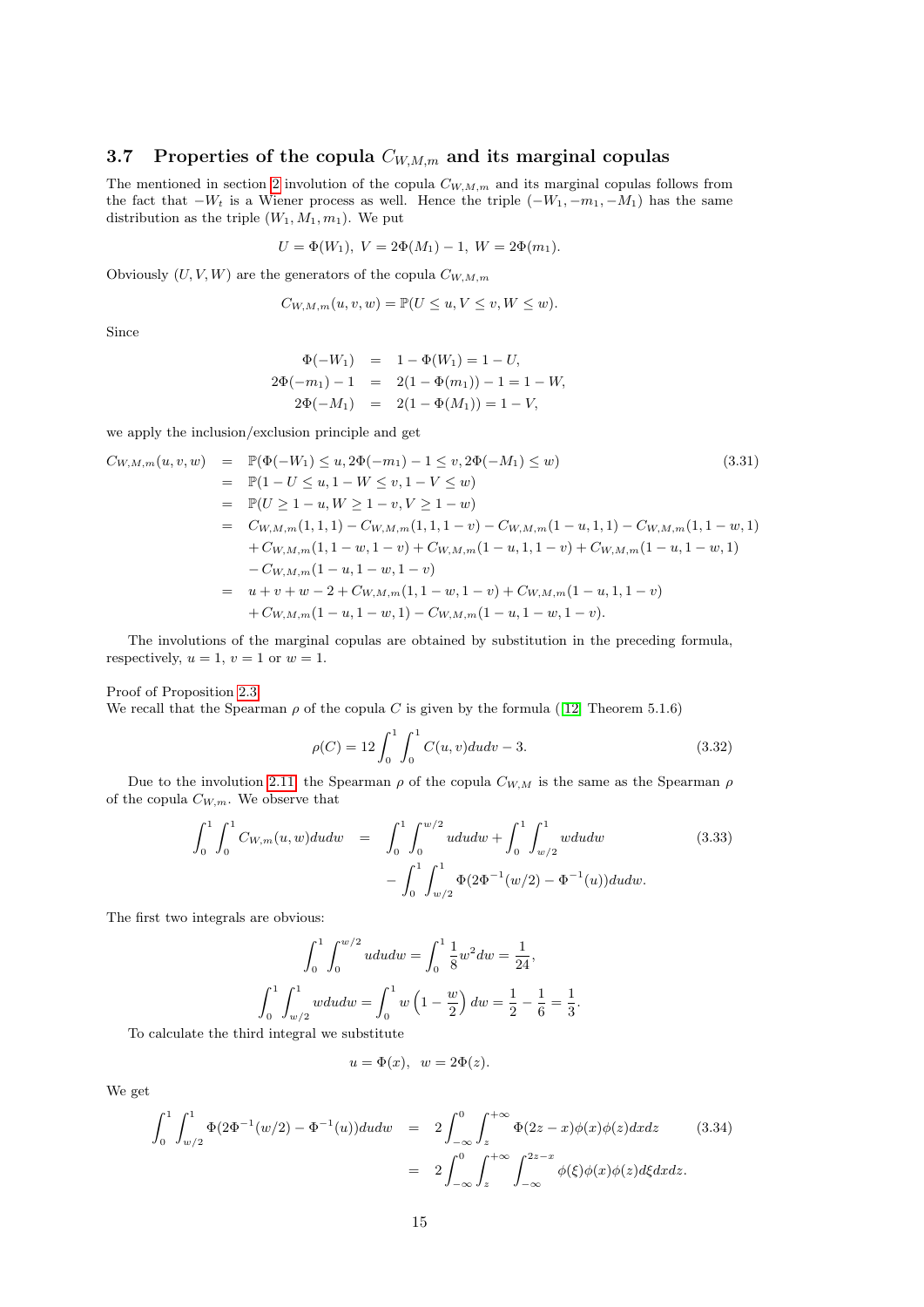Note that the product  $\phi_3(\xi, x, z) = \phi(\xi)\phi(x)\phi(z)$  is a density of the three-dimensional standard normal distribution  $N(0, Id)$ , which is a spherical distribution. Therefore the above integral can be expressed in terms of the volume of a spherical triangle. We recall that such volume equals

$$
Vol = A + B + C - \pi,
$$
\n
$$
(3.35)
$$

where  $A, B, C$  are inner angles (in radians) of the triangle (see for example [\[10\]](#page-19-8) formula (1.12.2) in section 1.12). Note that the cosine of the inner angle of the intersection of two half-spaces is given by the scalar product of normal vectors

$$
\cos(\angle(a_1\xi + b_1x + c_1z \le 0, a_2\xi + b_2x + c_2z \le 0)) = -\frac{a_1a_2 + b_1b_2 + c_1c_2}{\sqrt{a_2^2 + b_2^2 + c_2^2}\sqrt{a_1^2 + b_1^2 + c_1^2}}.
$$
(3.36)

$$
\int_{-\infty}^{0} \int_{z}^{+\infty} \int_{-\infty}^{2z-x} \phi(\xi)\phi(x)\phi(z)d\xi dx dz = \iiint_{\{z \le 0, z \le x, \xi \le 2z-x\}} \phi_{3}(\xi, x, z)d\xi dx dz
$$
 (3.37)  
\n
$$
= \frac{1}{\mu_{S^{2}}(S^{2})}\mu_{S^{2}}(\{(\xi, x, z) \in S^{2} : z \le 0, z \le x, \xi \le 2z-x\}
$$
\n
$$
= \frac{1}{4\pi} \left( \angle(z \le 0, z-x \le 0) + \angle(z \le 0, \xi+x-2z \le 0) + \angle(z-x \le 0, \xi+x-2z \le 0) \right)
$$
\n
$$
+ \angle(z-x \le 0, \xi+x-2z \le 0) - \pi \right)
$$
\n
$$
= \frac{1}{4\pi} \left( \frac{3}{4}\pi + \frac{1}{6}\pi + \arccos\left(\frac{\sqrt{6}}{3}\right) - \pi \right)
$$
\n
$$
= \frac{1}{4\pi} \arccos\left(\frac{\sqrt{6}}{3}\right) - \frac{1}{48}.
$$
 (3.37)

Finally we conclude

$$
\rho(C_{W,m}) = 12\left(\frac{1}{3} + \frac{1}{24} - 2\left(\frac{1}{4\pi}\arccos\left(\frac{\sqrt{6}}{3}\right) - \frac{1}{48}\right)\right) - 3 = 2 - \frac{6}{\pi}\arccos\left(\frac{\sqrt{6}}{3}\right) \approx 0,82452.
$$

The case of the copula  $C_{M,m}$  can be handled in a similar way. We substitute

$$
v = 2\Phi(y) - 1, \ \ w = 2\Phi(z).
$$

$$
I = \int_{0}^{1} \int_{0}^{1} C_{M,m}(v, w) dv dw
$$
\n
$$
= 2 \int_{-\infty}^{0} \int_{0}^{+\infty} \left( \Psi(z, 2y, 2(y - z)) - \Psi(2z - y, 2y, 2(y - z)) \right) \varphi(y) \varphi(z) dy dz
$$
\n
$$
= 2 \sum_{k=0}^{\infty} \int_{-\infty}^{0} \int_{0}^{+\infty} \left( \Phi(z - 2k(y - z)) - \Phi(z - 2y - 2k(y - z)) \right) \varphi(y) \varphi(z) dy dz
$$
\n
$$
= \Phi(2z - y - 2k(y - z)) + \Phi(2z - 3y - 2k(y - z)) \Big) \varphi(y) \varphi(z) dy dz
$$
\n
$$
= 2 \sum_{k=0}^{\infty} \left( \int_{-\infty}^{0} \int_{0}^{+\infty} \int_{-\infty}^{(2k+1)z - 2ky} \varphi_{3}(\xi, y, z) d\xi dy dz - \int_{-\infty}^{0} \int_{0}^{+\infty} \int_{-\infty}^{(2k+1)z - (2k+2)y} \varphi_{3}(\xi, y, z) d\xi dy dz \right)
$$
\n
$$
- \int_{-\infty}^{0} \int_{0}^{+\infty} \int_{-\infty}^{(2k+2)z - (2k+1)y} \varphi_{3}(\xi, y, z) d\xi dy dz + \int_{-\infty}^{0} \int_{0}^{+\infty} \int_{-\infty}^{(2k+2)z - (2k+3)y} \varphi_{3}(\xi, y, z) d\xi dy dz \right).
$$
\n(3.38)

Next we observe that for  $a, b \geq 0$  we have

$$
I_{a,b} = \int_{-\infty}^{0} \int_{0}^{+\infty} \int_{-\infty}^{az - by} \varphi_{3}(\xi, y, z) d\xi dy dz
$$
\n(3.39)  
\n
$$
= \frac{1}{4\pi} \left( \angle (z \le 0, -y \le 0) + \angle (z \le 0, \xi - az + by \le 0) + \angle (-y \le 0, \xi - az + by \le 0) - \pi \right)
$$
\n
$$
= \frac{1}{4\pi} \left( \frac{1}{2} \pi + \arccos \left( \frac{a}{\sqrt{1 + a^{2} + b^{2}}} \right) + \arccos \left( \frac{b}{\sqrt{1 + a^{2} + b^{2}}} \right) - \pi \right)
$$
\n
$$
= \frac{1}{4\pi} \left( \arccos \left( \frac{a}{\sqrt{1 + a^{2} + b^{2}}} \right) + \arccos \left( \frac{b}{\sqrt{1 + a^{2} + b^{2}}} \right) - \frac{1}{2} \pi \right).
$$
\n(3.39)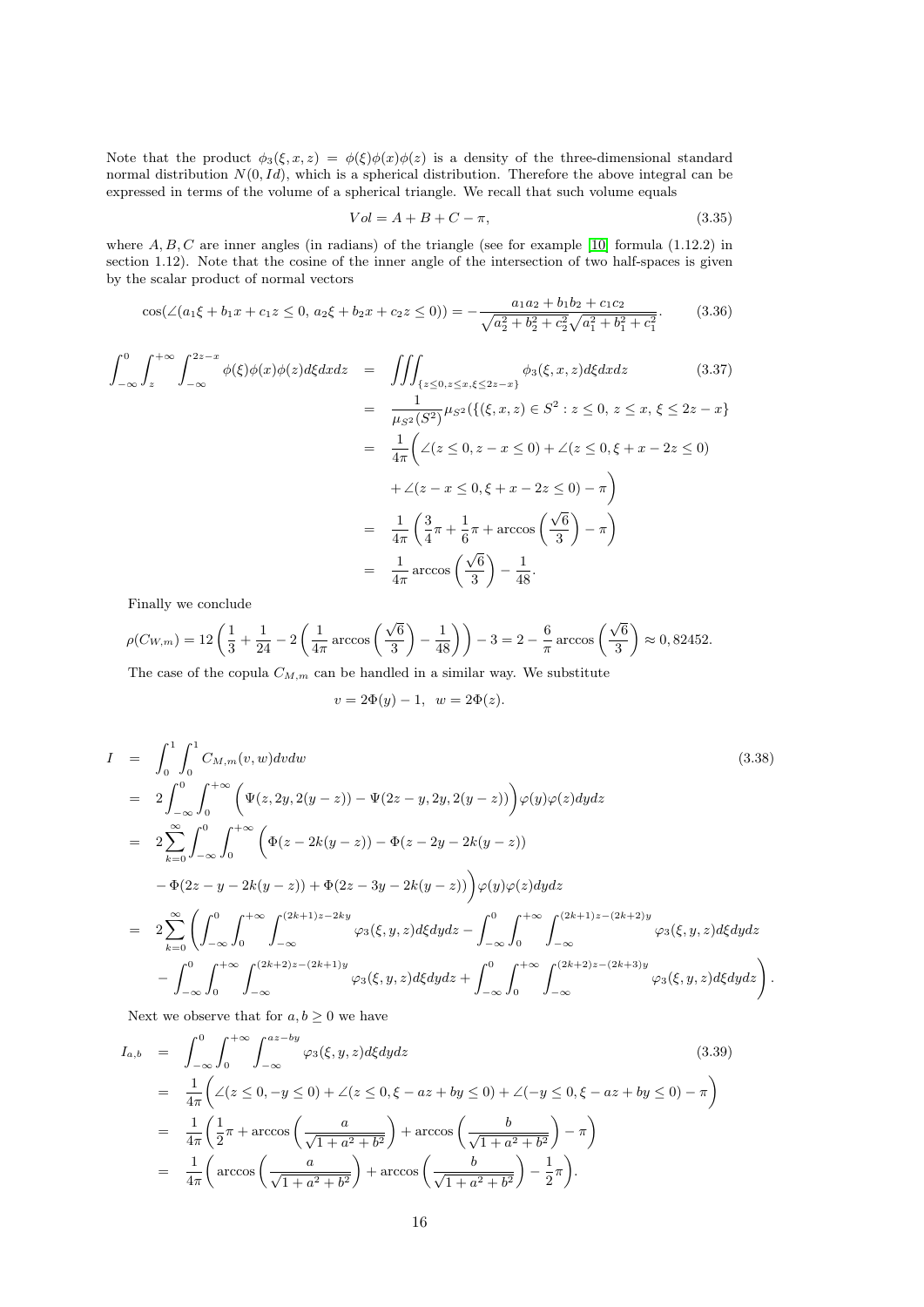Note that  $I_{a,b} = I_{b,a}$ . Therefore putting respectively  $n = 2k$  and  $n = 2k + 1$ , we get

$$
I = 2 \sum_{k=0}^{\infty} \left( I_{2k+1,2k} - I_{2k+2,2k+1} - I_{2k+2,2k+1} + I_{2k+3,2k+2} \right)
$$
(3.40)  

$$
= 2 \sum_{n=0}^{\infty} (-1)^n \left( I_{n+1,n} - I_{n+2,n+1} \right)
$$
  

$$
= \sum_{n=0}^{\infty} (-1)^n \frac{1}{2\pi} \left( \arccos \left( \frac{n}{\sqrt{2(n^2+n+1)}} \right) + \arccos \left( \frac{n+1}{\sqrt{2(n^2+n+1)}} \right) \right)
$$
  

$$
- \arccos \left( \frac{n+1}{\sqrt{2(n^2+3n+3)}} \right) - \arccos \left( \frac{n+2}{\sqrt{2(n^2+3n+3)}} \right) \right).
$$

Finally we conclude

$$
\rho(C_{M,m}) = 12I - 3 = \frac{6}{\pi} \sum_{n=0}^{\infty} (-1)^n \left( \arccos\left(\frac{n}{\sqrt{2(n(n+1)+1)}}\right) + \arccos\left(\frac{n+1}{\sqrt{2(n(n+1)+1)}}\right) - \arccos\left(\frac{n+1}{\sqrt{2((n+1)(n+2)+1)}}\right) - \arccos\left(\frac{n+2}{\sqrt{2((n+1)(n+2)+1)}}\right) \right)
$$
(3.41)  
\n
$$
\approx 0,80649.
$$

# 4 Application of results: double-barrier option pricing

In this section we show one of possible application of derived results. Consider probability space  $(\Omega, \mathcal{F}, \mathbb{P})$  and Black-Scholes-Merton market model [\[3\]](#page-19-9) or [\[11\]](#page-19-10) in which asset price  $S_t$  dynamic follows geometric Brownian motion i.e.

$$
dS_t = \mu S_t dt + \sigma S_t dW_t^1,
$$

where  $\mu \in \mathbb{R}$ ,  $\sigma > 0$ , and  $(W_t^1)_{t \geq 0}$  is Wiener process. Additionally bank account  $(B_t)_{t \geq 0}$  is described with following differential equation

$$
dB_t = rB_t dt, \quad B_0 = 1.
$$

Solution to this system of equation is well known in literature and we present only final result without prove. Reader can check that

$$
S_t = S_0 e^{\sigma W_t}, \text{ where } W_t = \left(\frac{\mu}{\sigma} - \frac{1}{2}\sigma\right)t + W_t^1,
$$

and

$$
B_t = e^{rt}
$$

indeed satisfy above stochastic differential equations.

To valuate in this model a derivative with payoff X which is  $\mathcal{F}_T$  measurable  $((\mathcal{F}_t)_{t>0}$  is natural filtration of  $W_t^1$ ) we need to calculate conditional expected value of the form

$$
V = \mathbb{E}_{\mathbb{P}^*} \left( \frac{X}{B_T} \right) = e^{-rT} \mathbb{E}_{\mathbb{P}^*}(X),
$$

where  $\mathbb{P}^*$  is probability measure equivalent to  $\mathbb P$  and described with following Radon-Nikodym derivative

$$
\frac{d\mathbb{P}^*}{d\mathbb{P}} = \exp\left(\frac{r-\mu}{\sigma}W_T^1 - \frac{1}{2}(\frac{r-\mu}{\sigma})^2T\right),\,
$$

so, for  $t \leq T$ ,  $W_t^2 = W_t^1 - \frac{r-\mu}{\sigma}t$  coincides with a Wiener process in  $\mathbb{P}^*$  measure.

For example the Black-Scholes formula for the price of an European call option is

$$
C_{BS}(S_0, K, T, r, \sigma) = e^{-rT} \mathbb{E}_{\mathbb{P}^*}((S_T - K)^+).
$$

Notice that

$$
W_t = \left(\frac{r}{\sigma} + \frac{1}{2}\sigma\right)t + W_t^2.
$$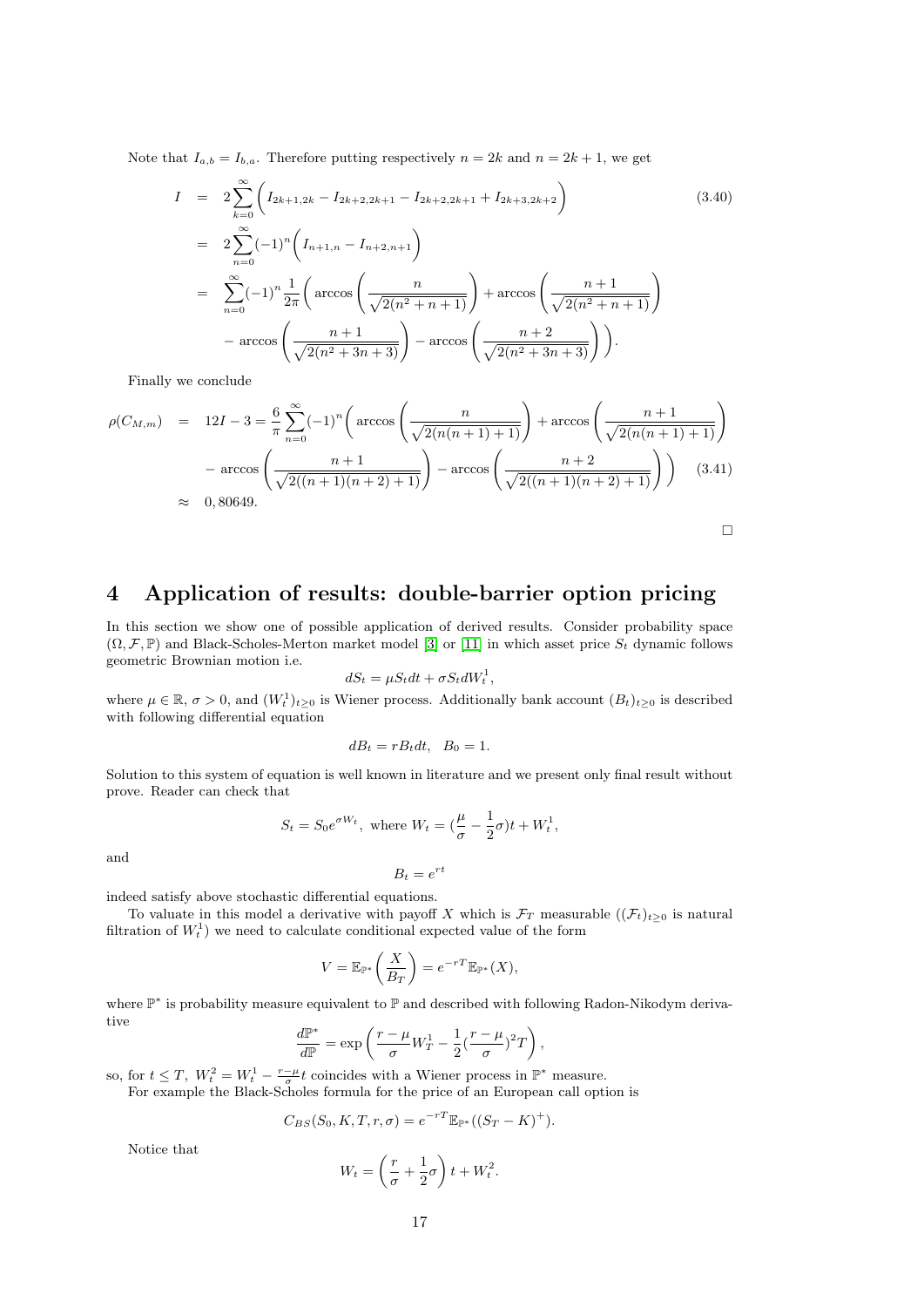It means that in measure  $\mathbb{P}^*$  stochastic differential equation of  $S_t = S_0 e^{\sigma W_t}$  is of the form

$$
dS_t = rS_t dt + \sigma S_t dW_t^2.
$$

We continue to apply the Girsanov theorem. Let  $\mathbb O$  be a probability measure given by a Radon-Nikodym derivative of the form

$$
\frac{d\mathbb{Q}}{d\mathbb{P}^*} = \exp\left(-\left(\frac{r}{\sigma} - \frac{1}{2}\sigma\right)W_T^2 - \frac{1}{2}\left(\frac{r}{\sigma} - \frac{1}{2}\sigma\right)^2T\right)
$$

In measure Q, for  $t \leq T$ ,  $W_t$  coincides with a Wiener process. As in section [2,](#page-0-0) we will denote by  $M_t$  and  $m_t$  the running maxima and minima of  $W_t$ .

Note that the inverse Radon-Nikodym derivative is given by the formula

$$
\frac{d\mathbb{P}^*}{d\mathbb{Q}} = \exp\left(\left(\frac{r}{\sigma} - \frac{1}{2}\sigma\right)W_T - \frac{1}{2}\left(\left(\frac{r}{\sigma} - \frac{1}{2}\sigma\right)^2T\right),\right)
$$

Now we can move on to valuation of double barrier options.

Double barrier option is derivative which payoff is path-dependent. There are few possibilities, like starting between arbitrary values  $A < S_0 < B$  and option becomes worthless whenever  $S_t$  cross one of these two barriers. To be precise we restrict ourselves to double barrier European call option with payoff  $X$  at  $T$  of the form

<span id="page-17-0"></span>
$$
X = (S_T - K)^+ 1_{A < \min_{0 \le t \le T} S_t} 1_{\max_{0 \le t \le T} S_t < B},
$$
\n(4.1)

.

where  $\mathbb{1}_A$  is indicator of event A, and  $0 < A < K$ ,  $S_0 < B$ . First of all noticed that

$$
A<\min_{0\leq s\leq t}S_s
$$

is equivalent to

$$
m_t \ge z, \quad z = \frac{1}{\sigma} \ln\left(\frac{A}{S_0}\right)
$$

Analogously

$$
\max_{0\leq s\leq t}S_s
$$

is equivalent to

$$
M_t \leq y
$$
,  $y = \frac{1}{\sigma} \ln \left( \frac{B}{S_0} \right)$ .

Now we are ready to move on toward final price of derivative.

Theorem 4.1. Price of an European double barrier option maturing at time T with strike K and barriers A, B satisfying  $0 < A < K$ ,  $S_0 < B$  with payoff  $(4.1)$  is of the form

$$
C_{2B}(S_0, A, B, K, T, r, \sigma) = \sum_{k=-\infty}^{+\infty} C_{2B}(k),
$$

where

$$
C_{2B}(k) = \exp\left(-\left(\frac{r}{\sigma} - \frac{1}{2}\sigma\right)2k(y - z)\right)
$$
  
\n
$$
\times \left(C_{BS}(e^{-2k\sigma(y-z)}S_0, K, T, r, \sigma) - C_{BS}(e^{-2k\sigma(y-z)}S_0, B, T, r, \sigma) - e^{-rT}(B - K)\Phi\left(\frac{-2k(y - z) - y}{\sqrt{T}}\right)\right)
$$
  
\n
$$
-\exp\left(-\left(\frac{r}{\sigma} - \frac{1}{2}\sigma\right)(2k(y - z) + 2y)\right)
$$
  
\n
$$
\times \left(C_{BS}(e^{-2\sigma(k(y-z)+y)}S_0, K, T, r, \sigma) - C_{BS}(e^{-2\sigma(k(y-z)+y)}S_0, B, T, r, \sigma)\right)
$$
  
\n
$$
-e^{-rT}(B - K)\Phi\left(\frac{-2k(y - z) - 3y}{\sqrt{T}}\right)\right),
$$
  
\n
$$
y = \frac{1}{\sigma}\ln\left(\frac{B}{S_0}\right), \quad z = \frac{1}{\sigma}\ln\left(\frac{A}{S_0}\right).
$$
  
\n(4.2)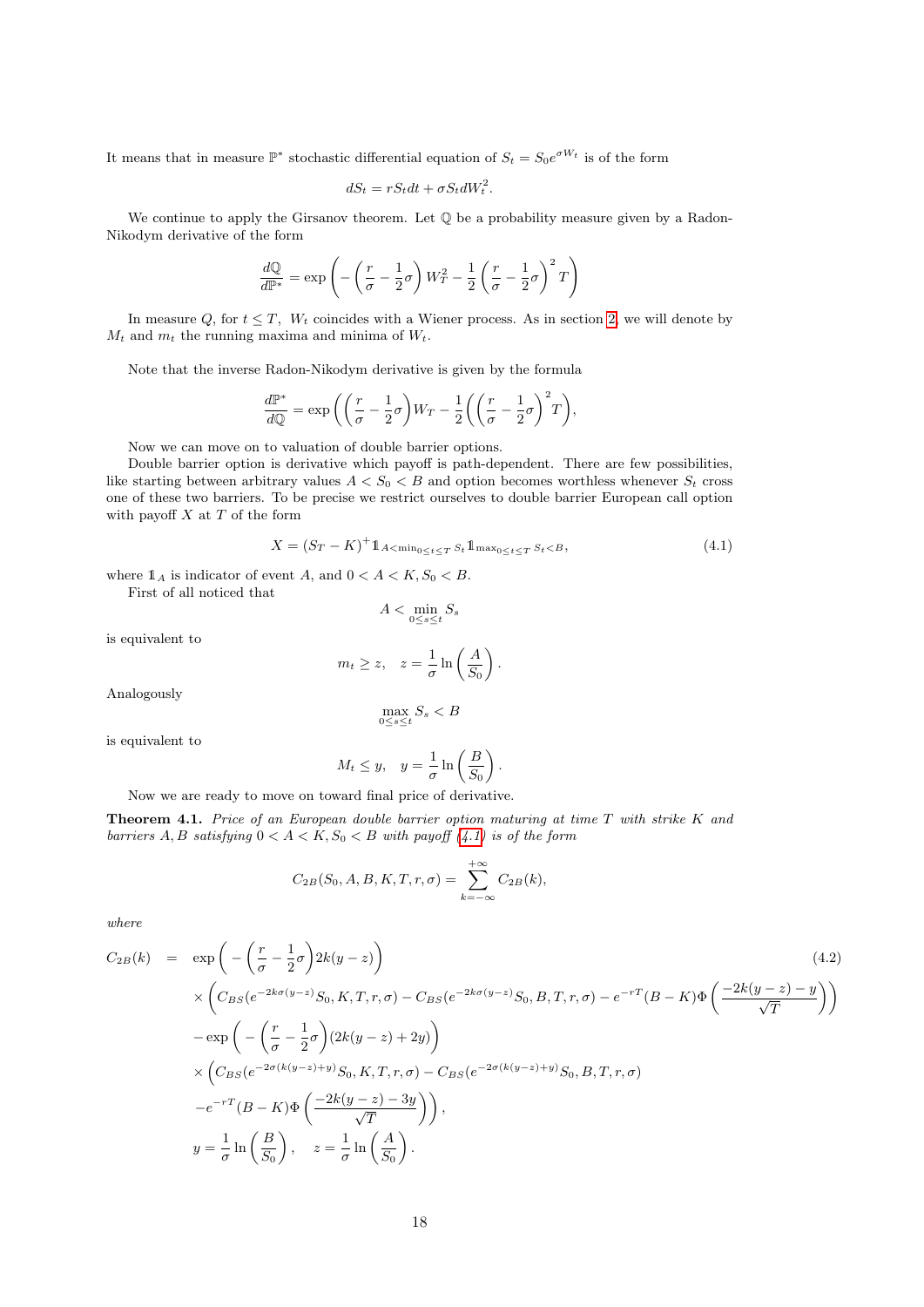Note that since for k tending to  $\pm \infty$ ,  $C_{2B}(k)$  are converging to 0, for practical purposes it is enough to consider only a couple of terms with small  $|k|$ .

#### Proof.

The price of an European double barrier option is given by a formula:

$$
C_{2B} = C_{2B}(S_0, A, B, K, T, r, \sigma)
$$
  
=  $e^{-rT} \mathbb{E}_{P^*} ((S_T - K)^+ 1_{A < \min_{0 \le s \le T} S_s} 1_{\max_{0 \le s \le T} S_s < B})$   
=  $e^{-rT} \mathbb{E}_Q \left( \frac{dP^*}{dQ} (S_T - K)^+ 1_{m_T \ge z} 1_{M_T \le y} \right)$  (4.3)

Note that

$$
e^{-rT} \frac{dP^*}{dQ} (S_T - K)^+ 1\!\!1_{W_T \le y} = H(W_T),
$$

where

$$
H(\xi) = e^{-rT} \exp\left(\left(\frac{r}{\sigma} - \frac{1}{2}\sigma\right)\xi - \frac{1}{2}\left(\left(\frac{r}{\sigma} - \frac{1}{2}\sigma\right)^2 T\right)(S_0 \exp(\sigma \xi) - K)^+ \mathbb{1}_{\xi \le y} \right)
$$
\n
$$
= e^{-rT} \exp\left(\left(\frac{r}{\sigma} - \frac{1}{2}\sigma\right)\xi - \frac{1}{2}\left(\left(\frac{r}{\sigma} - \frac{1}{2}\sigma\right)^2 T\right)\left(\left(S_0 e^{\sigma \xi} - K\right)^+ - \left(S_0 e^{\sigma \xi} - B\right)^+ - (B - K)\mathbb{1}_{\xi \ge y}\right)
$$
\n(4.4)

Next we apply Theorem [2.1.](#page-1-1) Basing on the fact that the density of the joint distribution of  $(W_t, M_t, m_t)$  is vanishing outside the set

$$
\{(x, y, z) \in \mathbb{R}^3 : z \le 0 \le y, z \le x \le y\}
$$

we get

$$
C_{2B} = \int_{-\infty}^{+\infty} H(\xi) \int_{\xi^{+}}^{y} \int_{z}^{-\xi^{-}} \frac{\partial^{3} F_{t}}{\partial x \partial y \partial z}(\xi, \eta, \theta) d\theta d\eta d\xi
$$
(4.5)  
\n
$$
= \int_{-\infty}^{+\infty} H(\xi) \Big( \partial_{x} F_{t}(\xi, y, -\xi^{-}) + \partial_{x} F_{t}(\xi, \xi^{+}, z) - \partial_{x} F_{t}(\xi, y, z) - \partial_{x} F_{t}(\xi, \xi^{+}, -\xi^{-}) \Big) d\xi
$$
  
\n
$$
= \int_{-\infty}^{+\infty} H(\xi) \Big( \varphi_{t}(\xi) - \varphi_{t}(\xi - 2y) + \sum_{k=0}^{\infty} \varphi_{t}(\xi - 2(k+1)(y-z)) - \sum_{k=0}^{\infty} \varphi_{t}(\xi - 2(k+2)y + 2(k+1)z) - \sum_{k=0}^{\infty} \varphi_{t}(-\xi - 2ky + 2(k+1)z) + \sum_{k=0}^{\infty} \varphi_{t}(-\xi - 2(k+1)(y-z)) \Big) d\xi
$$
  
\n
$$
= \int_{-\infty}^{+\infty} H(\xi) \Big( \sum_{k=0}^{\infty} \varphi_{t}(\xi - 2k(y-z)) - \sum_{k=0}^{\infty} \varphi_{t}(\xi - 2(k+1)y + 2kz) - \sum_{k=0}^{\infty} \varphi_{t}(\xi + 2ky - 2(k+1)z) + \sum_{k=0}^{\infty} \varphi_{t}(\xi + 2(k+1)(y-z)) \Big) d\xi
$$
  
\n
$$
= \int_{-\infty}^{+\infty} H(\xi) \Big( \sum_{k=-\infty}^{\infty} \varphi_{t}(\xi - 2k(y-z)) - \sum_{k=-\infty}^{\infty} \varphi_{t}(\xi - 2(k+1)y + 2kz) \Big) d\xi,
$$

where  $\varphi_t$  denotes the density of the normal distribution  $N(0, t)$ ,

$$
\varphi_t(x) = \frac{1}{\sqrt{2t\pi}} \exp\left(-\frac{x^2}{2t}\right).
$$

Next we return to the probability  $\mathbb{P}^*$ .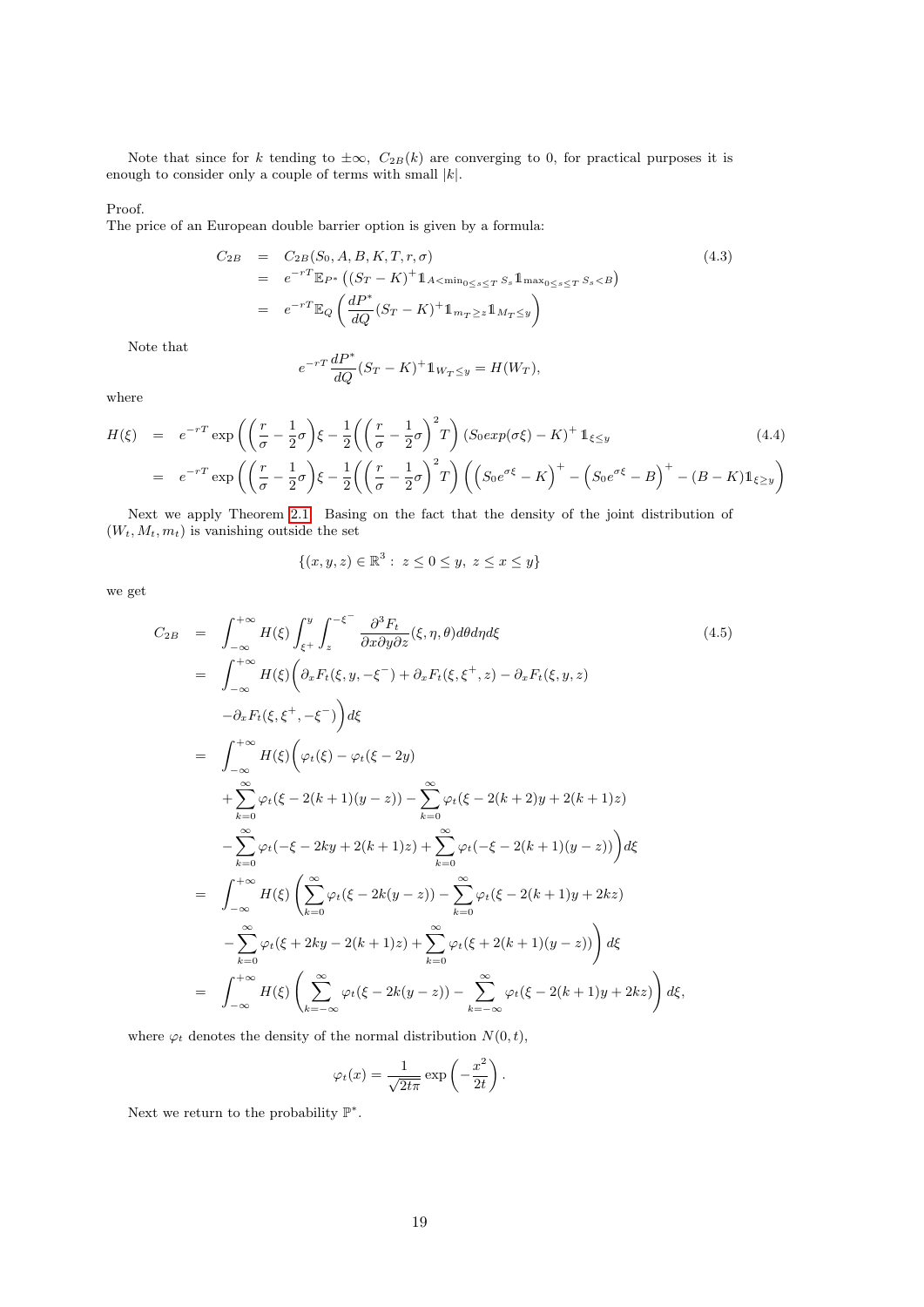$$
C_{2B} = \sum_{k=-\infty}^{\infty} \int_{-\infty}^{+\infty} H(\xi) \varphi_t(\xi - 2k(y - z)) d\xi - \sum_{k=-\infty}^{\infty} \int_{-\infty}^{+\infty} H(\xi) \varphi_t(\xi - 2(k + 1)y + 2kz)) d\xi
$$
  
\n
$$
= \sum_{k=-\infty}^{\infty} \int_{-\infty}^{+\infty} H(\xi + 2k(y - z)) \varphi_t(\xi) d\xi - \sum_{k=-\infty}^{\infty} \int_{-\infty}^{+\infty} H(\xi + 2(k + 1)y - 2kz) \varphi_t(\xi) d\xi
$$
  
\n
$$
= \sum_{k=-\infty}^{\infty} \mathbb{E}_Q \left( H(W_t + 2k(y - z)) \right) - \sum_{k=-\infty}^{\infty} \mathbb{E}_Q \left( H(W_t + 2(k + 1)y - 2kz) \right) \tag{4.6}
$$

Since

$$
H(W_T + \Delta) = e^{-rT} \exp\left(\left(\frac{r}{\sigma} - \frac{1}{2}\sigma\right)(W_T + \Delta) - \frac{1}{2}\left(\left(\frac{r}{\sigma} - \frac{1}{2}\sigma\right)^2 T\right)\right)
$$
  

$$
\times \left(\left(S_0 e^{\sigma(W_T + \Delta)} - K\right)^+ - \left(S_0 e^{\sigma(W_T + \Delta)} - B\right)^+ - (B - K)\mathbb{1}_{W_T \ge y - \Delta}\right)
$$
  

$$
= \frac{d\mathbb{P}^*}{d\mathbb{Q}} e^{-rT} \exp\left(\left(\frac{r}{\sigma} - \frac{1}{2}\sigma\right)\Delta\right)
$$
  

$$
\times \left(\left(S_0 e^{\sigma\Delta} e^{\sigma W_T} - K\right)^+ - \left(S_0 e^{\sigma\Delta} e^{\sigma W_T} - B\right)^+ - (B - K)\mathbb{1}_{W_T \ge y - \Delta}\right),
$$
  
(4.7)

we have

$$
\mathbb{E}_{Q}(H(W_{T} + \Delta)) = \mathbb{E}_{P^{*}}\left(e^{-rT}\exp\left(\left(\frac{r}{\sigma} - \frac{1}{2}\sigma\right)\Delta\right)\right)
$$
\n
$$
\times \left(\left(S_{0}e^{\sigma\Delta}e^{\sigma W_{T}} - K\right)^{+} - \left(S_{0}e^{\sigma\Delta}e^{\sigma W_{T}} - B\right)^{+} - (B - K)\mathbb{1}_{W_{T} \geq y - \Delta}\right)\right)
$$
\n
$$
= \exp\left(\left(\frac{r}{\sigma} - \frac{1}{2}\sigma\right)\Delta\right)
$$
\n
$$
\times \left(C_{BS}(e^{\sigma\Delta}S_{0}, K, T, r, \sigma) - C_{BS}(e^{\sigma\Delta}S_{0}, B, T, r, \sigma) - e^{-rT}(B - K)\Phi\left(\frac{\Delta - y}{\sqrt{T}}\right)\right)
$$
\n(4.8)

To conclude the proof it is enough to put respectively  $\Delta = -2k(y - z)$  or  $\Delta = -2k(y - z) - 2y$ .  $\Box$ 

## References

- <span id="page-19-7"></span>[1] Baudoin F. (2014). Diffusion processes and stochastic calculus, European Mathematical Society, Zürich.
- <span id="page-19-6"></span>[2] Billingsley P. (1986). Probability and Measure, John Wiley and Sons, Inc.
- <span id="page-19-9"></span>[3] F. Black and M. Scholes (1973) The Pricing of Options and Corporate Liabilities, The Journal of Political Economy, Vol. 81, No. 3, pp. 637-654
- <span id="page-19-5"></span>[4] Cherubini U., E. Luciano and W. Vecchiato (2004). Copula Methods in Finance, John Wiley & Sons, Chichester.
- <span id="page-19-0"></span>[5] Durante F. and C. Sempi (2016). Principles of Copula Theory, CRS Press, Boca Raton FL.
- <span id="page-19-2"></span>[6] Jaworski P., F. Durante and W. Härdle, editors (2013). Copulae in Mathematical and Quantitative Finance. Springer, Heidelberg.
- <span id="page-19-1"></span>[7] Jaworski P., F. Durante, W. Härdle and T. Rychlik, editors (2010). Copula Theory and its Applications. Springer, Heidelberg.
- <span id="page-19-3"></span>[8] Joe H. (1997). Multivariate models and dependence concepts, Chapman & Hall, London.
- <span id="page-19-4"></span>[9] Joe H. (2015). Dependence Modeling with Copulas, CRS Press, Boca Raton FL.
- <span id="page-19-8"></span>[10] Korn G., Korn T. (1968) Mathematical Handbook for Scientists and Engineers, McGraw-Hill.
- <span id="page-19-10"></span>[11] Musiela M., Rutkowski M. (2005). Martingale Methods in Financial Modelling, Springer, Berlin, Heidelberg